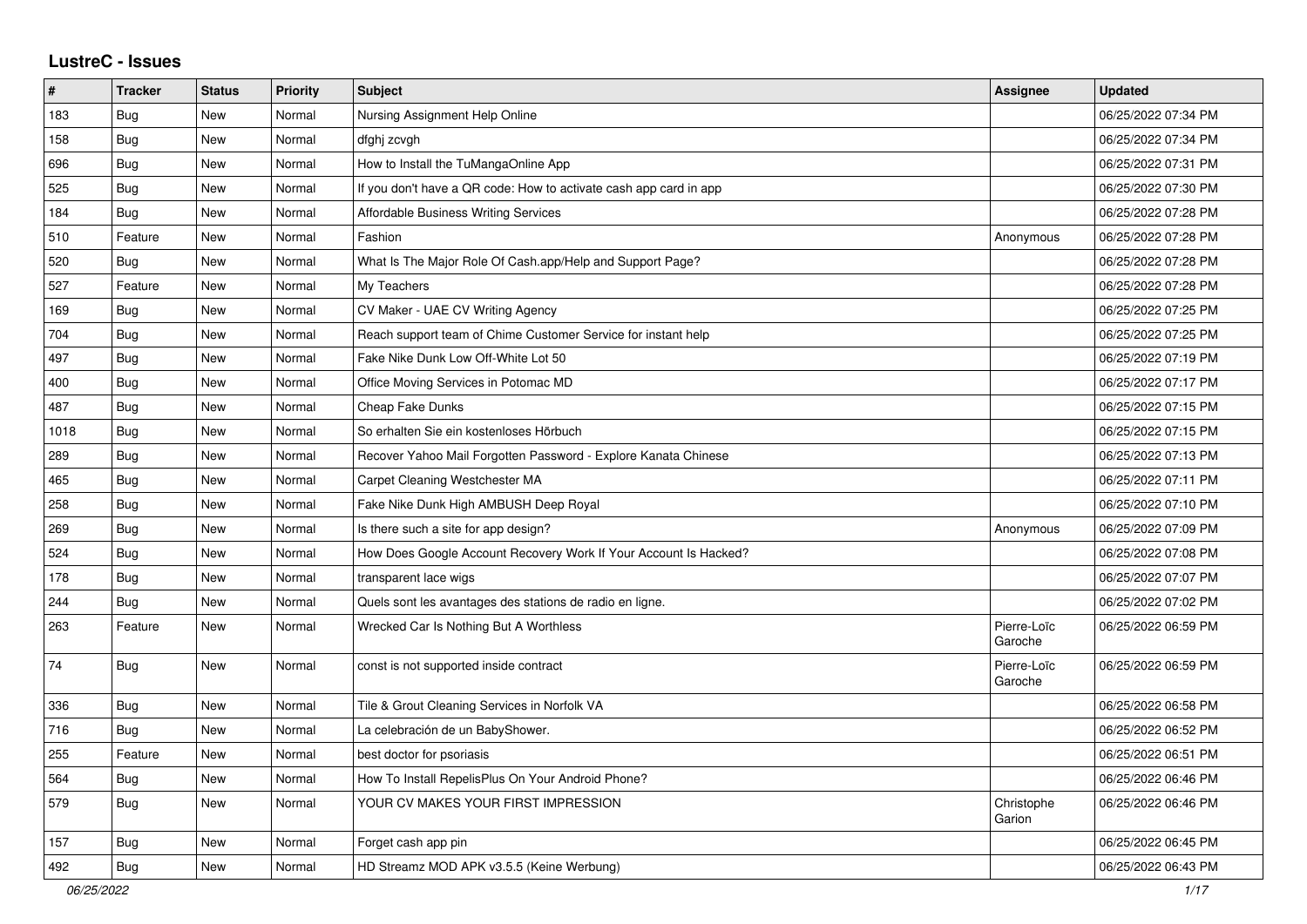| $\pmb{\#}$ | <b>Tracker</b> | <b>Status</b> | <b>Priority</b> | Subject                                                                 | <b>Assignee</b>        | <b>Updated</b>      |
|------------|----------------|---------------|-----------------|-------------------------------------------------------------------------|------------------------|---------------------|
| 246        | <b>Bug</b>     | New           | Normal          | The Beast App                                                           |                        | 06/25/2022 06:42 PM |
| 146        | <b>Bug</b>     | New           | Normal          | bayabais                                                                |                        | 06/25/2022 06:39 PM |
| 345        | Bug            | New           | Normal          | Stain Protection Services in Chesapeake VA                              |                        | 06/25/2022 06:38 PM |
| 275        | <b>Bug</b>     | New           | Normal          | Activate Cash App Card With Or Without QR - Step By Step Guide          | Pierre-Loïc<br>Garoche | 06/25/2022 06:35 PM |
| 279        | Bug            | New           | High            | What is an essential feature of an internal communications app?         |                        | 06/25/2022 06:31 PM |
| 233        | <b>Bug</b>     | New           | Normal          | Anauthorsway.com: My User Experience                                    |                        | 06/25/2022 06:28 PM |
| 494        | Bug            | New           | Normal          | <b>Buy Discussion Post</b>                                              |                        | 06/25/2022 06:26 PM |
| 770        | Bug            | New           | Normal          | Canon IJ Network Tool                                                   |                        | 06/25/2022 06:23 PM |
| 1024       | <b>Bug</b>     | <b>New</b>    | Normal          | How to choose the right broker                                          |                        | 06/25/2022 06:23 PM |
| 1025       | Bug            | New           | Normal          | how to change the logo in wordpress                                     |                        | 06/25/2022 06:20 PM |
| 1026       | Bug            | New           | Normal          | New Puzzle Game for All Age - Dordle                                    |                        | 06/25/2022 06:17 PM |
| 1027       | Bug            | New           | Normal          | Word hurdle: Viral and Fun Online Game                                  |                        | 06/25/2022 06:13 PM |
| 197        | Bug            | New           | Normal          | SBL JABORANDI PLUS HAIR OIL - COMPLETE SCALP CARE (100ML)               |                        | 06/25/2022 06:04 PM |
| 498        | <b>Bug</b>     | New           | Normal          | Téléchargeur SoundCloud : SoundCloud en Mp3                             | Christophe<br>Garion   | 06/25/2022 05:59 PM |
| 491        | Feature        | <b>New</b>    | Normal          | Automatically download and paste Reddit wallpapers into Windows         |                        | 06/25/2022 05:55 PM |
| 281        | Feature        | New           | Normal          | what are the types of Ringtones?                                        | Anonymous              | 06/25/2022 05:54 PM |
| 526        | <b>Bug</b>     | New           | Normal          | Soundcloud to mp3 converter - Download Soundcloud songs                 |                        | 06/25/2022 05:36 PM |
| 507        | Bug            | New           | Normal          | central.bitdefender.com                                                 |                        | 06/25/2022 05:35 PM |
| 567        | Bug            | New           | Normal          | Singapore assignment help                                               |                        | 06/25/2022 05:20 PM |
| 495        | <b>Bug</b>     | New           | Normal          | Twitch Clip Downloader Download Twitch Clips Online 2021                |                        | 06/25/2022 05:19 PM |
| 699        | <b>Bug</b>     | New           | Normal          | Would you be able to utilize Cash App Twitch?                           |                        | 06/25/2022 05:16 PM |
| 488        | Bug            | New           | Normal          | Quick solution to solve cash app dispute by the technical team          |                        | 06/25/2022 05:15 PM |
| 804        | Bug            | New           | Normal          | Review                                                                  |                        | 06/25/2022 05:07 PM |
| 709        | Bug            | New           | Normal          | How To Load Cash App Card At Walmart Without Having To Face Any Hassle? |                        | 06/25/2022 05:02 PM |
| 636        | Bug            | New           | Normal          | What is the most popular furniture color?                               |                        | 06/25/2022 04:57 PM |
| 493        | Feature        | New           | High            | chainsaw dance                                                          |                        | 06/25/2022 04:55 PM |
| 120        | <b>Bug</b>     | New           | Normal          | ghfjtkx                                                                 | Pierre-Loïc<br>Garoche | 06/25/2022 04:53 PM |
| 133        | <b>Bug</b>     | New           | Normal          | craftlabs                                                               |                        | 06/25/2022 04:43 PM |
| 496        | <b>Bug</b>     | New           | Normal          | What is Live NetTV?                                                     |                        | 06/25/2022 04:41 PM |
| 312        | Bug            | New           | Normal          | Stain Protection Services in Virginia Beach VA                          |                        | 06/25/2022 04:40 PM |
| 242        | Feature        | New           | Normal          | Descripción de Torque Pro MOD APK para Android                          |                        | 06/25/2022 04:37 PM |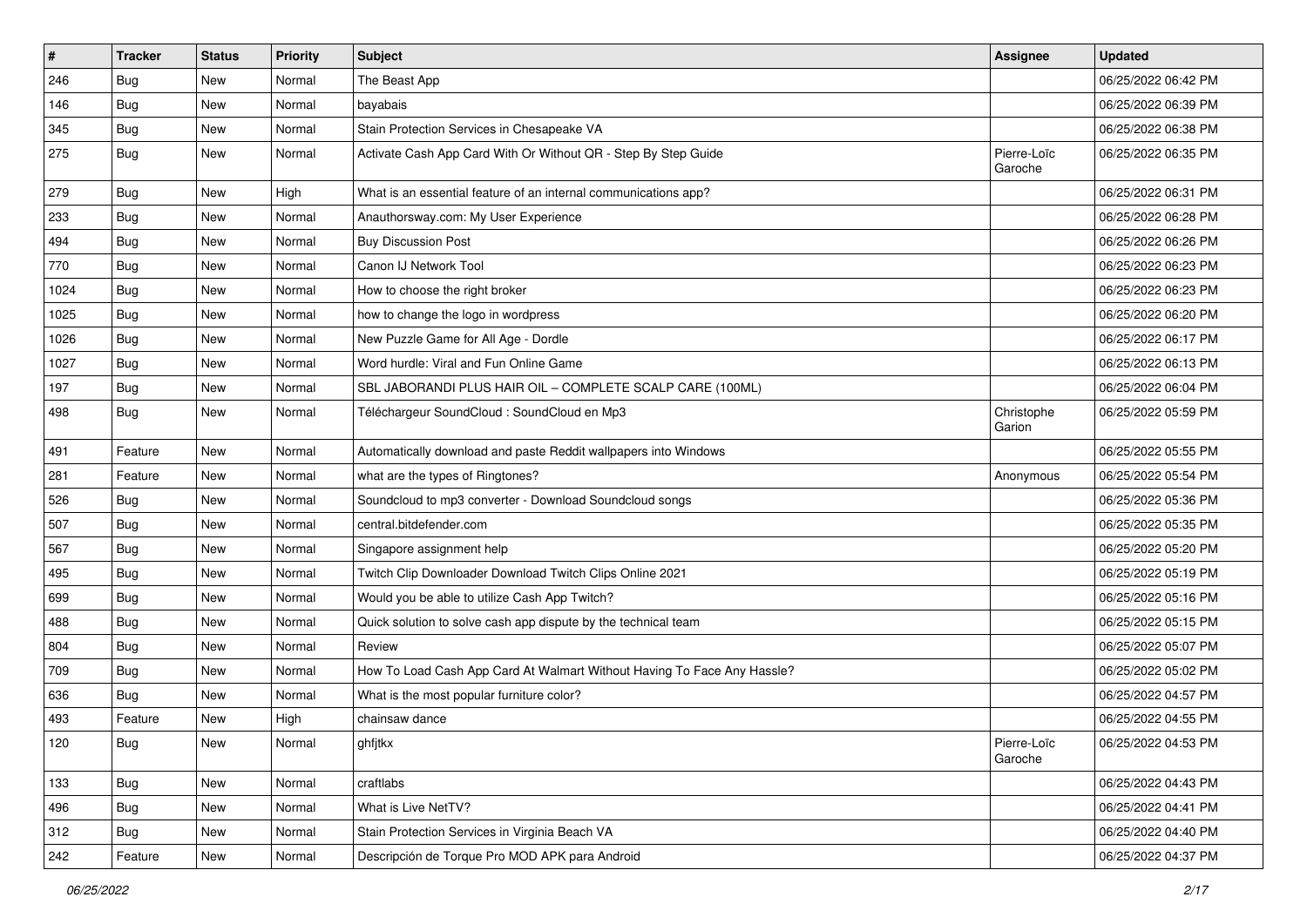| $\vert$ # | <b>Tracker</b> | <b>Status</b> | <b>Priority</b> | <b>Subject</b>                                                                                                                               | Assignee               | <b>Updated</b>      |
|-----------|----------------|---------------|-----------------|----------------------------------------------------------------------------------------------------------------------------------------------|------------------------|---------------------|
| 267       | <b>Bug</b>     | New           | Normal          | How To Use Internet Radio Services To Listen To Your Favorite Songs                                                                          |                        | 06/25/2022 04:37 PM |
| 151       | Feature        | New           | Normal          | Law Essay Writing Service - Assignments Planet                                                                                               |                        | 06/25/2022 04:36 PM |
| 499       | Feature        | New           | Normal          | Discover The Premium Features Of Spotify Mod Apk                                                                                             |                        | 06/25/2022 04:30 PM |
| 590       | <b>Bug</b>     | New           | Normal          | Follow proper initiatives to check my cash app card balance:                                                                                 |                        | 06/25/2022 04:29 PM |
| 76        | <b>Bug</b>     | New           | Normal          | Import error: Load error: imported node real_to_int declared in a regular Lustre file. File "include/conv.lusi", line 1,<br>characters 0-64: |                        | 06/25/2022 04:26 PM |
| 798       | <b>Bug</b>     | New           | Normal          | Who Is an ETL Engineer                                                                                                                       |                        | 06/25/2022 04:19 PM |
| 75        | Bug            | New           | Normal          | exception File "checks/algebraicLoop.ml", line 368, characters 16-22: Assertion failed                                                       |                        | 06/25/2022 04:19 PM |
| 483       | Bug            | New           | Normal          | UK best essay writing service                                                                                                                |                        | 06/25/2022 04:05 PM |
| 205       | Bug            | New           | Low             | Mens Designer Glasses                                                                                                                        |                        | 06/25/2022 04:03 PM |
| 634       | Bug            | New           | Normal          | Buy Vidalista Tablets (Tadalafil) at [\$25 OFF + Free Shipping] Vidalistatablets                                                             |                        | 06/25/2022 04:00 PM |
| 598       | <b>Bug</b>     | New           | Normal          | Universo s / f Download                                                                                                                      |                        | 06/25/2022 03:38 PM |
| 502       | Bug            | New           | Normal          | Les instructions pour définir des sonneries pour iPhone sont simples et faciles à suivre                                                     |                        | 06/25/2022 03:30 PM |
| 480       | Bug            | New           | Normal          | Nur Online Shop                                                                                                                              |                        | 06/25/2022 03:29 PM |
| 214       | Feature        | New           | Normal          | Five Christmas Apps For Apple Users                                                                                                          |                        | 06/25/2022 03:24 PM |
| 1077      | Bug            | New           | Normal          | Les excellentes façons d'utiliser ces images                                                                                                 |                        | 06/25/2022 03:19 PM |
| 126       | Feature        | <b>New</b>    | Normal          | Stussy Air Force 1 replica                                                                                                                   |                        | 06/25/2022 03:19 PM |
| 653       | Bug            | New           | Normal          | Jujube (Jinjoles): Properties And Health Benefits                                                                                            |                        | 06/25/2022 03:18 PM |
| 228       | <b>Bug</b>     | New           | Normal          | Why Does Cash App Transaction Failed? - Here Is the Answer                                                                                   |                        | 06/25/2022 03:14 PM |
| 292       | Bug            | New           | Normal          | Venmo to Cash App Transfer Of Money- Explore Here                                                                                            |                        | 06/25/2022 03:07 PM |
| 735       | Bug            | New           | Normal          | A quick fix of how to get money back from cash app stocks                                                                                    |                        | 06/25/2022 02:59 PM |
| 575       | Feature        | New           | Low             | cheap jordan replicas for sale                                                                                                               | Pierre-Loïc<br>Garoche | 06/25/2022 02:59 PM |
| 534       | Bug            | New           | Normal          | Know how to initiate cash app refund by contacting the technical team                                                                        | Pierre-Loïc<br>Garoche | 06/25/2022 02:56 PM |
| 251       | Bug            | New           | Normal          | All About Cash App Transfer Fail Problems                                                                                                    | Pierre-Loïc<br>Garoche | 06/25/2022 02:55 PM |
| 211       | Bug            | New           | Normal          | Problem in Cash App rebate? Call Cash App customer service number for help.                                                                  |                        | 06/25/2022 02:47 PM |
| 528       | <b>Bug</b>     | New           | Normal          | Korean Mag                                                                                                                                   |                        | 06/25/2022 02:44 PM |
| 694       | Bug            | New           | Normal          | How to Get Guidance On How To Cash App Withdrawal Limit?                                                                                     | Christophe<br>Garion   | 06/25/2022 02:42 PM |
| 219       | Bug            | New           | Normal          | Free Ringtones for Cell Phones.                                                                                                              |                        | 06/25/2022 02:41 PM |
| 508       | Bug            | New           | Normal          | hire a professional dissertation help                                                                                                        |                        | 06/25/2022 02:40 PM |
| 523       | <b>Bug</b>     | New           | Normal          | What Is The Right Google Account Recovery Aid To Regain Account Access?                                                                      | Pierre-Loïc<br>Garoche | 06/25/2022 02:37 PM |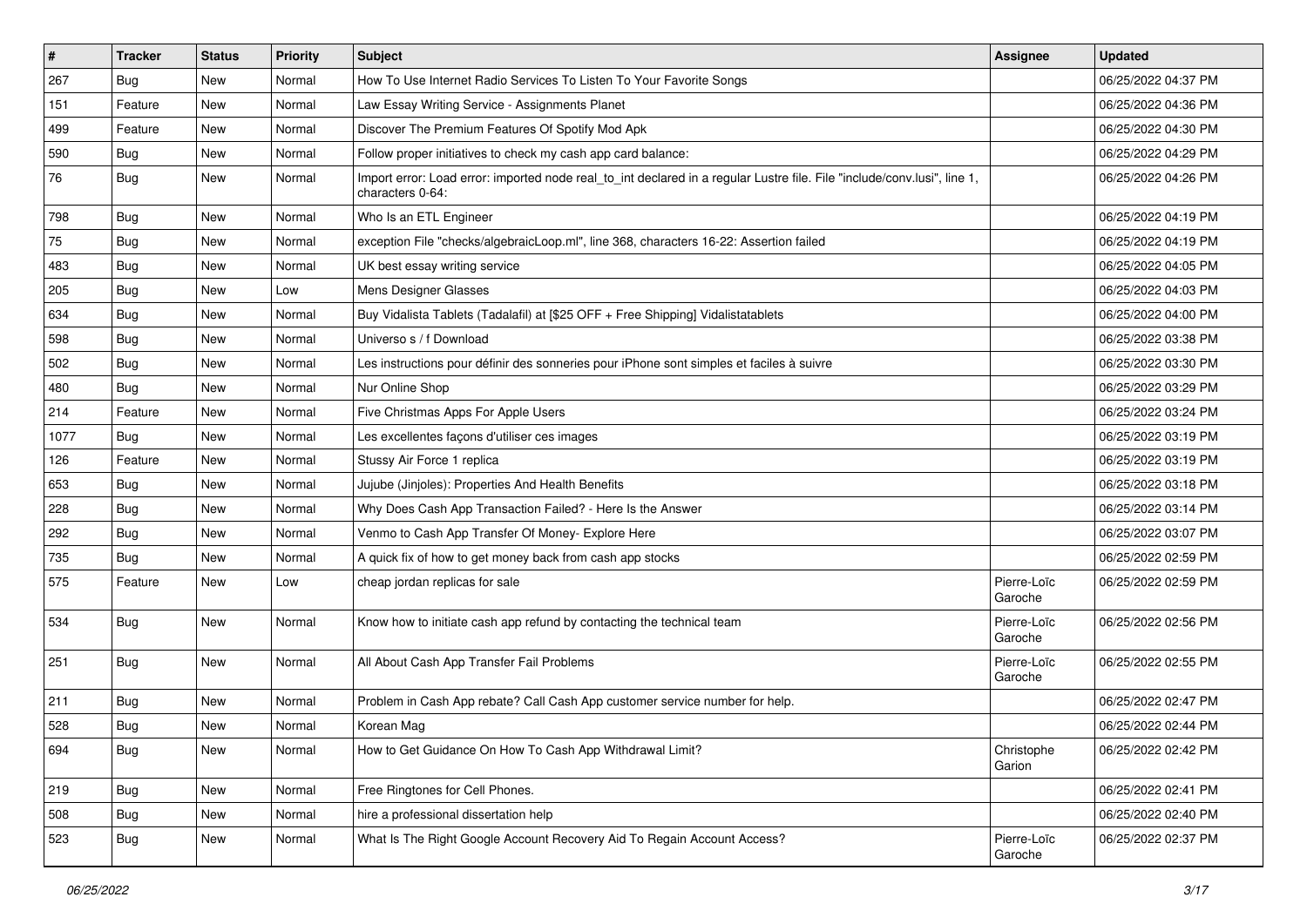| $\vert$ # | <b>Tracker</b> | <b>Status</b> | <b>Priority</b> | Subject                                                                              | Assignee               | <b>Updated</b>      |
|-----------|----------------|---------------|-----------------|--------------------------------------------------------------------------------------|------------------------|---------------------|
| 514       | <b>Bug</b>     | New           | Normal          | Trans-Caribbean                                                                      |                        | 06/25/2022 02:36 PM |
| 504       | Bug            | <b>New</b>    | Normal          | A beginner should always look for online Java assignment help!                       |                        | 06/25/2022 02:35 PM |
| 234       | Bug            | New           | Normal          | My Personal Experience With the College Writing Services                             |                        | 06/25/2022 02:33 PM |
| 720       | <b>Bug</b>     | New           | Normal          | How does Cash App Phone Number provide a quick treatment?                            |                        | 06/25/2022 02:32 PM |
| 556       | <b>Bug</b>     | New           | Normal          | Play Game Mod Apk With Your Friends                                                  |                        | 06/25/2022 02:31 PM |
| 584       | <b>Bug</b>     | New           | Normal          | Want the cash app customer service number to check balance?                          |                        | 06/25/2022 02:30 PM |
| 722       | <b>Bug</b>     | New           | Normal          | Vergrößern Sie Instagram-Fotos mit instazoom                                         | Christophe<br>Garion   | 06/25/2022 02:24 PM |
| 822       | Bug            | New           | Normal          | Dowload Your Boyfriend Game                                                          |                        | 06/25/2022 02:15 PM |
| 667       | <b>Bug</b>     | <b>New</b>    | Normal          | What Is a Ringtone?                                                                  |                        | 06/25/2022 02:04 PM |
| 175       | Feature        | New           | Normal          | All About Cash App Transfer Fail Problems                                            |                        | 06/25/2022 02:01 PM |
| 703       | <b>Bug</b>     | New           | Normal          | For real-time help, dial Facebook customer service number                            |                        | 06/25/2022 02:00 PM |
| 250       | Bug            | New           | Normal          | Reviews of phone ringtones                                                           |                        | 06/25/2022 01:59 PM |
| 619       | <b>Bug</b>     | New           | Normal          | Online Trusted Medicine Store in US for Health - Genericmedsupply                    |                        | 06/25/2022 01:55 PM |
| 635       | Bug            | New           | Normal          | Buy Steroids Online with OurMedicnes.com   Best Quality Steroids                     |                        | 06/25/2022 01:45 PM |
| 92        | <b>Bug</b>     | New           | High            | expression should have been normalized in EMF backend                                | Pierre-Loïc<br>Garoche | 06/25/2022 01:40 PM |
| 500       | Bug            | New           | Normal          | Simply contact the technical team, to find the solution to cash app refund problems. | Pierre-Loïc<br>Garoche | 06/25/2022 01:37 PM |
| 486       | Bug            | <b>New</b>    | Low             | <b>HP Wireless Printer Setup</b>                                                     | Anonymous              | 06/25/2022 01:34 PM |
| 168       | Bug            | New           | Normal          | UFC 256 Live Stream Online                                                           |                        | 06/25/2022 01:32 PM |
| 490       | <b>Bug</b>     | New           | Normal          | Unlock cash app account by getting quick solutions from the technical executives     |                        | 06/25/2022 01:20 PM |
| 190       | Bug            | New           | Normal          | All About Cash App Transfer Fail Problems                                            |                        | 06/25/2022 01:12 PM |
| 503       | Bug            | New           | Normal          | Youtube Premium Apk free download for Android                                        |                        | 06/25/2022 01:06 PM |
| 536       | <b>Bug</b>     | New           | Normal          | How to check the balance on the cash app card                                        | Hamza<br>Bourbouh      | 06/25/2022 12:49 PM |
| 188       | <b>Bug</b>     | New           | Normal          | Why are university students buying assignments online?                               | Pierre-Loïc<br>Garoche | 06/25/2022 12:49 PM |
| 331       | Bug            | New           | Normal          | Water Extraction Services in Norfolk VA                                              |                        | 06/25/2022 12:49 PM |
| 638       | Bug            | New           | Normal          | Run 3 game                                                                           |                        | 06/25/2022 12:48 PM |
| 669       | Feature        | New           | Normal          | Nursing Assignment Help                                                              |                        | 06/25/2022 12:41 PM |
| 531       | Bug            | New           | Normal          | Cheap Assignment Writing Service UK                                                  | Anonymous              | 06/25/2022 12:39 PM |
| 797       | Bug            | New           | Normal          | Psychedelic                                                                          | Christophe<br>Garion   | 06/25/2022 12:37 PM |
| 588       | <b>Bug</b>     | New           | Normal          | YouTube Vanced Apk Manager App - Como instalá-lo                                     |                        | 06/25/2022 12:21 PM |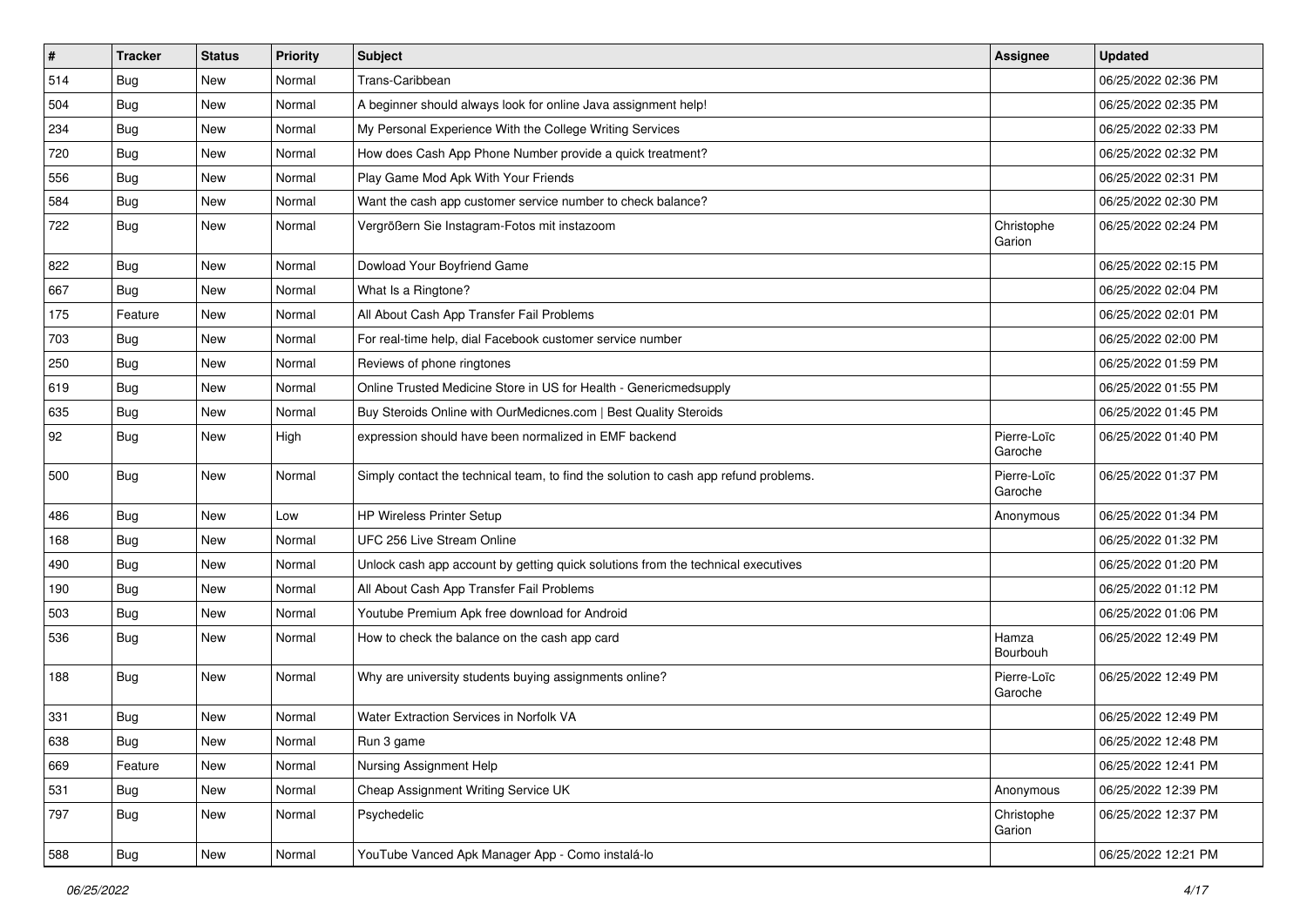| $\pmb{\#}$ | <b>Tracker</b> | <b>Status</b> | <b>Priority</b> | Subject                                                                                                                                                                                                                                                               | Assignee               | <b>Updated</b>      |
|------------|----------------|---------------|-----------------|-----------------------------------------------------------------------------------------------------------------------------------------------------------------------------------------------------------------------------------------------------------------------|------------------------|---------------------|
| 501        | <b>Bug</b>     | New           | Normal          | How Do I Annihilate Cash App Transfer Failed Problems Effectively                                                                                                                                                                                                     | Pierre-Loïc<br>Garoche | 06/25/2022 12:20 PM |
| 380        | Bug            | New           | Normal          | Moving Services in McLean VA                                                                                                                                                                                                                                          |                        | 06/25/2022 12:18 PM |
| 689        | Bug            | New           | Normal          | How to use twitch.tv/activate?                                                                                                                                                                                                                                        |                        | 06/25/2022 12:12 PM |
| 715        | Bug            | New           | Normal          | Puppy Playtime Descargar gratis                                                                                                                                                                                                                                       |                        | 06/25/2022 12:10 PM |
| 808        | <b>Bug</b>     | New           | Normal          | Sinnvolle Guten-Morgen-Grüße                                                                                                                                                                                                                                          |                        | 06/25/2022 12:09 PM |
| 347        | <b>Bug</b>     | New           | Normal          | Eco/Green Cleaning Services in Chesapeake VA                                                                                                                                                                                                                          |                        | 06/25/2022 12:06 PM |
| 723        | <b>Bug</b>     | New           | High            | The best horror game in 2021                                                                                                                                                                                                                                          | Christophe<br>Garion   | 06/25/2022 11:56 AM |
| 333        | <b>Bug</b>     | New           | Normal          | Mold Removal Services in Norfolk VA                                                                                                                                                                                                                                   |                        | 06/25/2022 11:30 AM |
| 119        | <b>Bug</b>     | New           | Normal          | klhjigyu                                                                                                                                                                                                                                                              |                        | 06/25/2022 11:30 AM |
| 805        | <b>Bug</b>     | New           | Normal          | Ketamine Online Store                                                                                                                                                                                                                                                 | Christophe<br>Garion   | 06/25/2022 11:28 AM |
| 789        | <b>Bug</b>     | New           | Normal          | Full version                                                                                                                                                                                                                                                          |                        | 06/25/2022 11:26 AM |
| 513        | Bug            | New           | Normal          | Unlock cash app account using the easy steps:                                                                                                                                                                                                                         | Anonymous              | 06/25/2022 11:24 AM |
| 777        | Bug            | New           | Normal          | Obtain driving instructions using Google Maps.                                                                                                                                                                                                                        |                        | 06/25/2022 11:21 AM |
| 173        | Feature        | New           | Normal          | private limited company registration                                                                                                                                                                                                                                  |                        | 06/25/2022 11:13 AM |
| 683        | Feature        | New           | Normal          | Game creation                                                                                                                                                                                                                                                         |                        | 06/25/2022 11:12 AM |
| 278        | Bug            | New           | Normal          | Cash App Help & Solutions - Here You Will Get Better Assistance                                                                                                                                                                                                       |                        | 06/25/2022 11:06 AM |
| 687        | Bug            | New           | Normal          | How to use twitch.tv/activate?                                                                                                                                                                                                                                        |                        | 06/25/2022 10:58 AM |
| 724        | Bug            | New           | Normal          | Dial Chime Customer support number for a quick response                                                                                                                                                                                                               |                        | 06/25/2022 10:58 AM |
| 180        | Feature        | New           | Normal          | homoeobazaar                                                                                                                                                                                                                                                          |                        | 06/25/2022 10:28 AM |
| 259        | Bug            | New           | Normal          | call center services                                                                                                                                                                                                                                                  |                        | 06/25/2022 10:21 AM |
| 538        | Bug            | New           | Normal          | Will cash app refund money if scammed quickly?                                                                                                                                                                                                                        |                        | 06/25/2022 10:20 AM |
| 518        | <b>Bug</b>     | New           | Normal          | How To Check The Balance Of Cash App Account By Taking Cash App Support?                                                                                                                                                                                              |                        | 06/25/2022 10:09 AM |
| 765        | Bug            | New           | Normal          | Follow proper initiatives to check my cash app                                                                                                                                                                                                                        |                        | 06/25/2022 10:08 AM |
| 239        | <b>Bug</b>     | New           | Normal          | Algunas características más de Choices MOD APK                                                                                                                                                                                                                        |                        | 06/25/2022 10:05 AM |
| 143        | <b>Bug</b>     | New           | Normal          | Bob lace front wigs                                                                                                                                                                                                                                                   |                        | 06/25/2022 10:05 AM |
| 641        | Bug            | New           | Normal          | Get Best Economics Dissertation Writing Service                                                                                                                                                                                                                       |                        | 06/25/2022 10:04 AM |
| 209        | <b>Bug</b>     | New           | Normal          | Neglect to access old Cash App account considering message notice issue? Contact help.                                                                                                                                                                                |                        | 06/25/2022 10:02 AM |
| 672        | <b>Bug</b>     | New           | Normal          | The easiest way to delete ringtones on iPhone                                                                                                                                                                                                                         |                        | 06/25/2022 10:02 AM |
| 138        | <b>Bug</b>     | New           | Normal          | own-sweethome                                                                                                                                                                                                                                                         |                        | 06/25/2022 09:59 AM |
| 593        | <b>Bug</b>     | New           | Normal          | Eiffel Spark Ultimate C2 SN series is a fully synthetic range of advanced performance engine oils blended in high<br>performance fully synthetic (PAO - polyalphaolefin) basestocks fortified with advanced technology additive<br>system, specifically formulated to |                        | 06/25/2022 09:51 AM |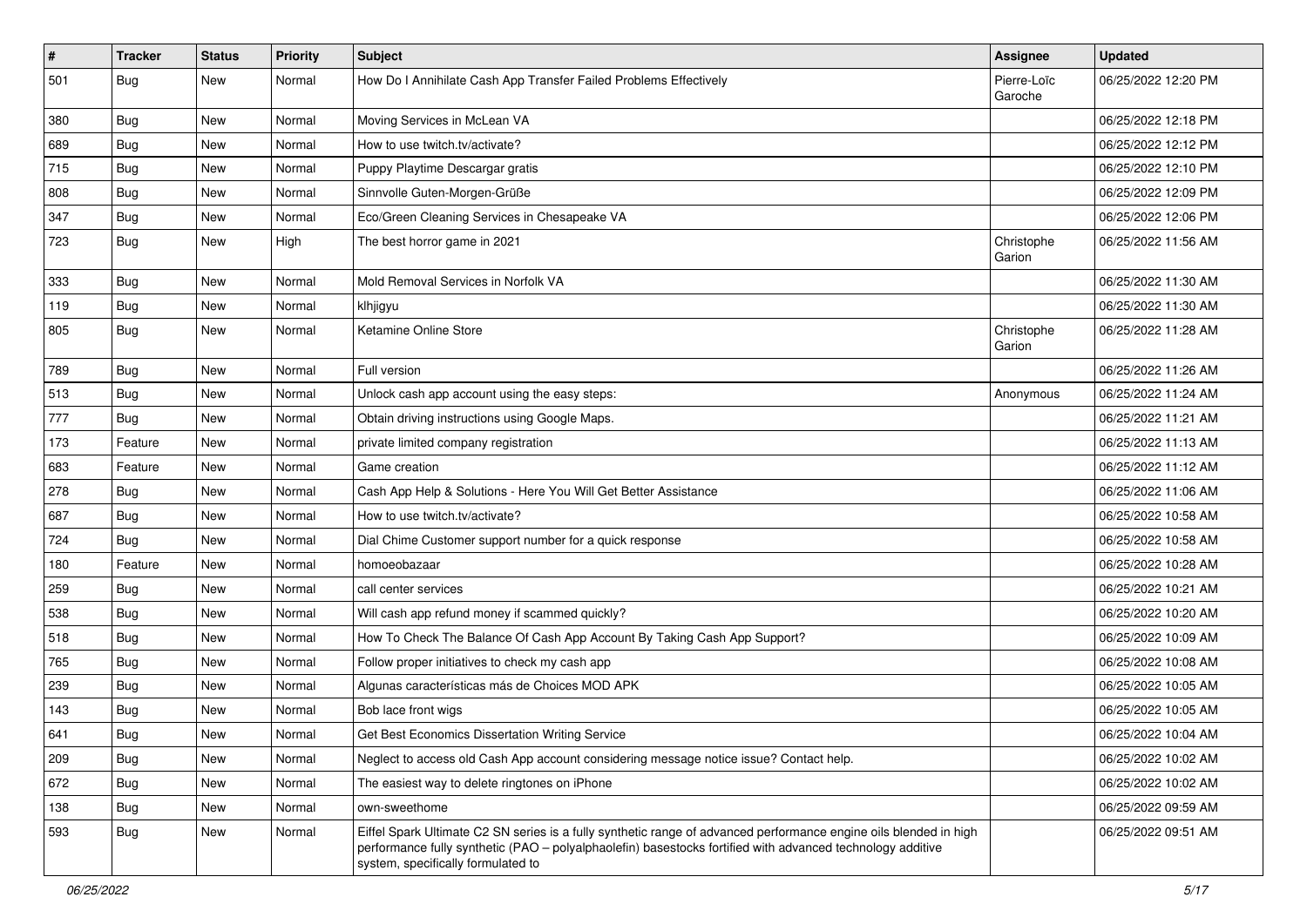| $\vert$ # | <b>Tracker</b> | <b>Status</b> | <b>Priority</b> | Subject                                                                  | <b>Assignee</b>        | <b>Updated</b>      |
|-----------|----------------|---------------|-----------------|--------------------------------------------------------------------------|------------------------|---------------------|
| 711       | <b>Bug</b>     | New           | Normal          | Human Fall Flat Apk Download                                             |                        | 06/25/2022 09:44 AM |
| 740       | Feature        | New           | Normal          | Online Thesis Help USA                                                   |                        | 06/25/2022 09:42 AM |
| 171       | Feature        | New           | Normal          | loan management system                                                   |                        | 06/25/2022 09:42 AM |
| 1126      | <b>Bug</b>     | New           | Normal          | 1PLSD                                                                    |                        | 06/25/2022 09:36 AM |
| 218       | Bug            | New           | Normal          | Popular Educational trends                                               |                        | 06/25/2022 09:30 AM |
| 922       | <b>Bug</b>     | New           | Normal          | Why Is The Need For Assignment Writing Services?                         |                        | 06/25/2022 09:26 AM |
| 474       | <b>Bug</b>     | New           | Normal          | Floor Waxing Arlington MA                                                |                        | 06/25/2022 09:26 AM |
| 194       | <b>Bug</b>     | New           | Normal          | lace closure wigs                                                        |                        | 06/25/2022 09:18 AM |
| 532       | <b>Bug</b>     | New           | Normal          | My Assignment Help                                                       |                        | 06/25/2022 09:07 AM |
| 519       | <b>Bug</b>     | New           | Normal          | Are you finding online UK Assignment writers?                            |                        | 06/25/2022 08:58 AM |
| 282       | <b>Bug</b>     | New           | Normal          | Activate Cash App Card: Learn Simple Steps & Fix Errors                  |                        | 06/25/2022 08:57 AM |
| 569       | <b>Bug</b>     | New           | Normal          | What is the incoming and outgoing mail server for Outlook IMAP settings? | Pierre-Loïc<br>Garoche | 06/25/2022 08:53 AM |
| 482       | <b>Bug</b>     | New           | Normal          | <b>Text Window</b>                                                       |                        | 06/25/2022 08:52 AM |
| 505       | <b>Bug</b>     | New           | Normal          | www.trendmicro.com/activate                                              |                        | 06/25/2022 08:51 AM |
| 167       | Bug            | New           | Normal          | instant loan without documents                                           | Anonymous              | 06/25/2022 08:50 AM |
| 149       | <b>Bug</b>     | New           | Normal          | dftgy                                                                    |                        | 06/25/2022 07:33 AM |
| 141       | Feature        | New           | Normal          | Something about jerry curly                                              |                        | 06/25/2022 07:29 AM |
| 207       | Feature        | New           | Low             | real estate lead conversion                                              |                        | 06/25/2022 07:24 AM |
| 114       | Bug            | New           | Normal          | <b>Medical Research Writing Services</b>                                 |                        | 06/25/2022 07:20 AM |
| 651       | Bug            | New           | Normal          | Salmon Health Benefits                                                   |                        | 06/25/2022 07:05 AM |
| 476       | Feature        | New           | High            | <b>American Airlines Reservations</b>                                    |                        | 06/25/2022 07:00 AM |
| 684       | Bug            | New           | Normal          | Difference between paper map and online map                              |                        | 06/25/2022 06:57 AM |
| 780       | Bug            | New           | Normal          | <b>Best Whatsapp Modified APKs</b>                                       | Pierre-Loïc<br>Garoche | 06/25/2022 06:54 AM |
| 317       | Bug            | New           | Normal          | Eco/Green Cleaning Services in Virginia Beach VA                         |                        | 06/25/2022 06:50 AM |
| 164       | <b>Bug</b>     | New           | Normal          | dfgbd                                                                    |                        | 06/25/2022 06:49 AM |
| 511       | Feature        | New           | Normal          | Fashion                                                                  | Anonymous              | 06/25/2022 06:41 AM |
| 595       | Bug            | New           | Normal          | RFM Online - une révolution dans la gestion de l'identité numérique      |                        | 06/25/2022 06:29 AM |
| 726       | Bug            | New           | Normal          | Mobile Application Development Services                                  |                        | 06/25/2022 06:02 AM |
| 697       | <b>Bug</b>     | New           | Normal          | How to Descargar Pura TV For Android                                     |                        | 06/25/2022 06:01 AM |
| 224       | Feature        | New           | Normal          | Instant Personal Loan                                                    | Pierre-Loïc<br>Garoche | 06/25/2022 05:58 AM |
| 820       | Bug            | New           | Normal          | Metal Slug Apk para Android                                              |                        | 06/25/2022 05:15 AM |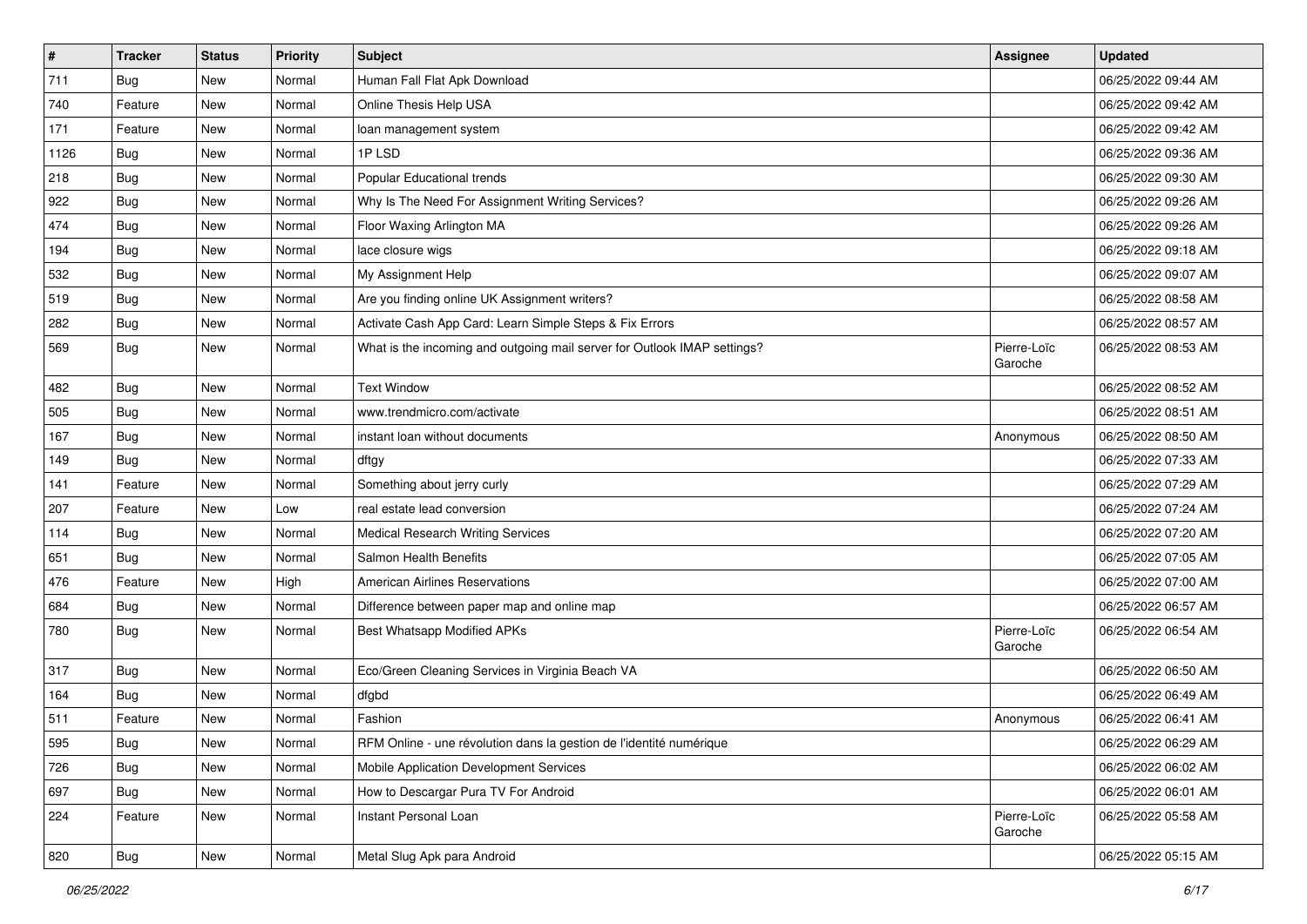| $\pmb{\#}$ | <b>Tracker</b> | <b>Status</b> | <b>Priority</b> | Subject                                                                   | <b>Assignee</b>        | <b>Updated</b>      |
|------------|----------------|---------------|-----------------|---------------------------------------------------------------------------|------------------------|---------------------|
| 571        | <b>Bug</b>     | New           | Normal          | How may the Cash app dispute your trade?                                  | Pierre-Loïc<br>Garoche | 06/25/2022 05:15 AM |
| 793        | Feature        | <b>New</b>    | Urgent          | Where can I find cheap FIFA coins?                                        | Pierre-Loïc<br>Garoche | 06/25/2022 05:05 AM |
| 769        | Bug            | New           | Normal          | check my cash app                                                         |                        | 06/25/2022 04:55 AM |
| 533        | Bug            | <b>New</b>    | Normal          | How to complete the homework assignments in economics in the easiest way? |                        | 06/25/2022 04:41 AM |
| 529        | Bug            | <b>New</b>    | Normal          | Thop TV APK - Free Download for Android                                   |                        | 06/25/2022 04:37 AM |
| 645        | <b>Bug</b>     | <b>New</b>    | Normal          | thong tin chinh xac nhat hom nay                                          |                        | 06/25/2022 04:16 AM |
| 647        | Feature        | <b>New</b>    | Normal          | <b>Cranberry Health Benefits</b>                                          |                        | 06/25/2022 04:15 AM |
| 506        | Bug            | <b>New</b>    | Normal          | www.trendmicro.com/activate                                               |                        | 06/25/2022 04:04 AM |
| 248        | <b>Bug</b>     | New           | Normal          | Mobile ringtones and attractiveness ringtones                             |                        | 06/25/2022 03:31 AM |
| 515        | Bug            | <b>New</b>    | Normal          | Fragment Nike Dunk High Tokyo Fake                                        |                        | 06/25/2022 03:13 AM |
| 605        | Feature        | <b>New</b>    | Normal          | What will the future of logo design be like?                              |                        | 06/25/2022 03:02 AM |
| 280        | <b>Bug</b>     | <b>New</b>    | Normal          | Pacific Web Design                                                        |                        | 06/25/2022 02:56 AM |
| 315        | <b>Bug</b>     | New           | Normal          | Dissertation help UK                                                      |                        | 06/25/2022 02:51 AM |
| 680        | Feature        | <b>New</b>    | Normal          | Word Jewels 2                                                             |                        | 06/25/2022 02:46 AM |
| 478        | Feature        | New           | Normal          | Is it safe to install third-party WhatsApp GB?                            |                        | 06/25/2022 02:38 AM |
| 201        | Bug            | <b>New</b>    | Normal          | closure wig                                                               |                        | 06/25/2022 02:31 AM |
| 784        | Bug            | New           | Normal          | How To Add Money On Cash App Card And Check The Funds?                    |                        | 06/25/2022 02:10 AM |
| 235        | Bug            | <b>New</b>    | Low             | HP Printer Assistant Software   Download & Install HP Assistant           |                        | 06/25/2022 02:09 AM |
| 773        | <b>Bug</b>     | New           | Normal          | Spades - Play online free                                                 |                        | 06/25/2022 02:00 AM |
| 113        | <b>Bug</b>     | New           | Normal          | ufc 254 live                                                              |                        | 06/25/2022 01:50 AM |
| 206        | Bug            | <b>New</b>    | Low             | Cheap Electric Bikes                                                      |                        | 06/25/2022 01:44 AM |
| 690        | <b>Bug</b>     | <b>New</b>    | Normal          | campervan hire                                                            |                        | 06/25/2022 01:32 AM |
| 781        | Bug            | <b>New</b>    | Normal          | Free Whatsapp Group to Join                                               |                        | 06/25/2022 01:25 AM |
| 627        | <b>Bug</b>     | <b>New</b>    | Normal          | <b>HELO</b>                                                               |                        | 06/25/2022 01:05 AM |
| 794        | Feature        | <b>New</b>    | Normal          | Safe place to buy fifa coins                                              |                        | 06/25/2022 12:53 AM |
| 637        | Feature        | New           | Normal          | Why do the Outlook rules not work in my account?                          |                        | 06/25/2022 12:51 AM |
| 129        | <b>Bug</b>     | New           | Normal          | xcvgbgh                                                                   |                        | 06/25/2022 12:48 AM |
| 344        | Bug            | New           | Normal          | Odor Removal Services in Chesapeake VA                                    |                        | 06/25/2022 12:42 AM |
| 139        | Bug            | New           | Normal          | relseo                                                                    |                        | 06/25/2022 12:40 AM |
| 802        | Bug            | New           | Normal          | Who Is an ETL Engineer                                                    |                        | 06/25/2022 12:34 AM |
| 170        | Feature        | New           | Normal          | top mba colleges in bangalore                                             |                        | 06/25/2022 12:33 AM |
| 182        | <b>Bug</b>     | New           | Normal          | <b>Healthcare Custom Writing Services</b>                                 |                        | 06/25/2022 12:31 AM |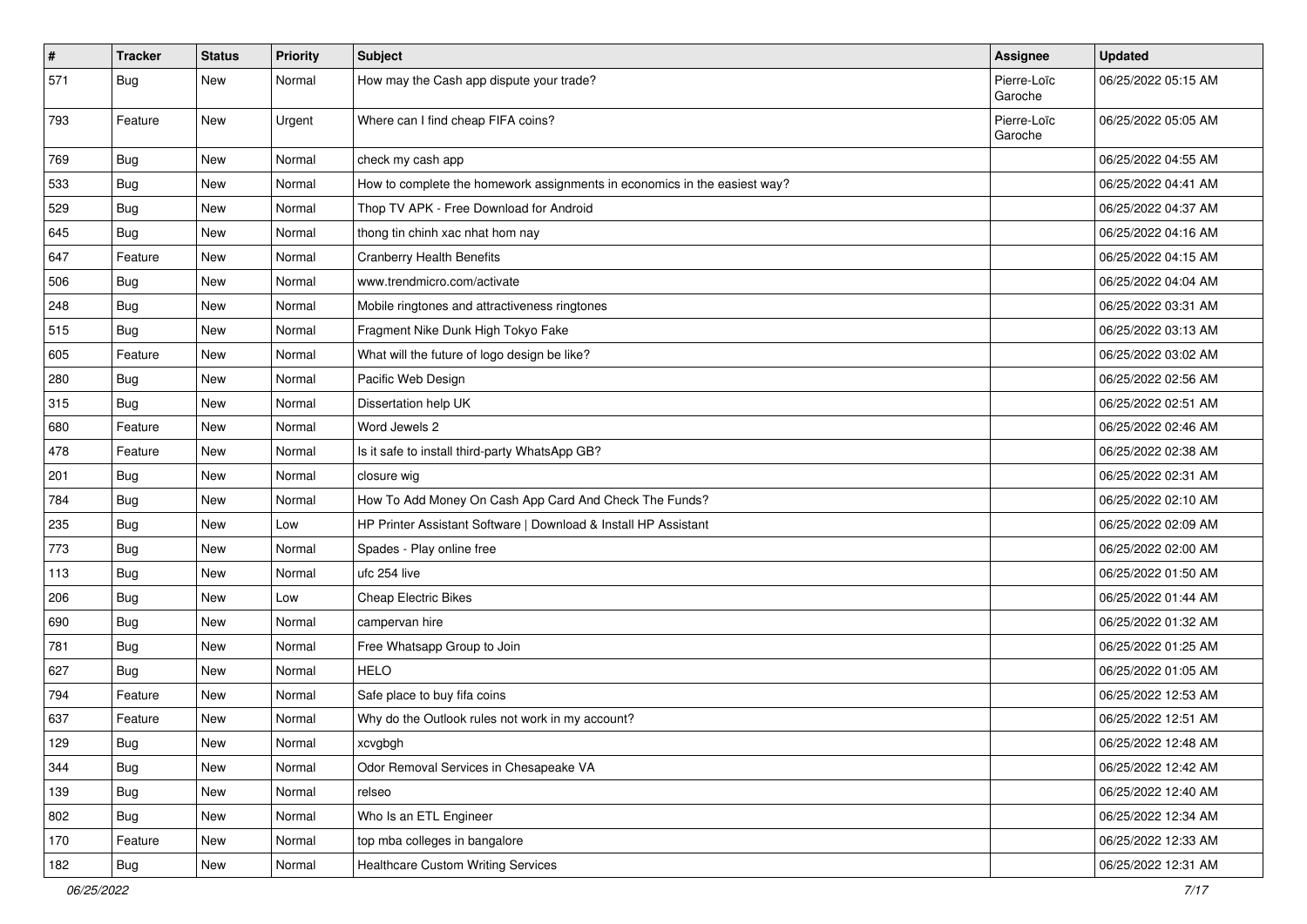| $\vert$ # | <b>Tracker</b> | <b>Status</b> | <b>Priority</b> | Subject                                                                                                      | <b>Assignee</b>        | <b>Updated</b>      |
|-----------|----------------|---------------|-----------------|--------------------------------------------------------------------------------------------------------------|------------------------|---------------------|
| 611       | Feature        | New           | Normal          | Buy All Modafinil & Armodafinil Tablets @Buy Modafinil US                                                    |                        | 06/25/2022 12:31 AM |
| 261       | Bug            | New           | Normal          | Ringtone Downloads - Easy Ways Come Up With Your Own Ringtones                                               |                        | 06/25/2022 12:30 AM |
| 123       | Bug            | New           | Normal          | https://www.reddit.com/r/NRLgrandfinal2020/                                                                  |                        | 06/25/2022 12:24 AM |
| 240       | Feature        | New           | Normal          | Juego interesante de Dragon Ball Legends MOD APK                                                             |                        | 06/25/2022 12:21 AM |
| 489       | <b>Bug</b>     | New           | Normal          | Get cash app refund instantly if sent to the wrong person                                                    |                        | 06/25/2022 12:09 AM |
| 666       | <b>Bug</b>     | New           | Normal          | 470+ pages à colorier de Noël                                                                                |                        | 06/24/2022 11:42 PM |
| 809       | Bug            | New           | Normal          | Smash Karts - immerse yourself in the exciting race                                                          |                        | 06/24/2022 11:37 PM |
| 128       | Bug            | New           | Normal          | dfgbd                                                                                                        |                        | 06/24/2022 11:28 PM |
| 565       | <b>Bug</b>     | New           | Normal          | How To Install RepelisPlus On Your Android Phone?                                                            |                        | 06/24/2022 11:27 PM |
| 610       | Feature        | New           | Normal          | CheapestMedsShop 100% Safe Medicines Online in USA UK & AUS.                                                 |                        | 06/24/2022 11:23 PM |
| 801       | Bug            | New           | Normal          | Who Is an ETL Engineer                                                                                       |                        | 06/24/2022 11:18 PM |
| 210       | <b>Bug</b>     | New           | Normal          | Issue with check symbol in Cash App? Dial assist number with calling Cash App customer service phone number. |                        | 06/24/2022 10:52 PM |
| 316       | Bug            | New           | Normal          | Finden Sie den besten Klingelton für Ihr Telefon                                                             |                        | 06/24/2022 10:28 PM |
| 284       | <b>Bug</b>     | New           | Normal          | All About Cash App Transfer Fail Problems                                                                    |                        | 06/24/2022 10:09 PM |
| 674       | Bug            | New           | Normal          | The best game in 2021                                                                                        | Pierre-Loïc<br>Garoche | 06/24/2022 10:05 PM |
| 649       | Feature        | <b>New</b>    | Normal          | Pear Health Benefits                                                                                         |                        | 06/24/2022 09:49 PM |
| 247       | <b>Bug</b>     | New           | Normal          | best 4 Channel Amp                                                                                           |                        | 06/24/2022 09:44 PM |
| 721       | <b>Bug</b>     | New           | Normal          | Cómo instalar un Mod Apk                                                                                     |                        | 06/24/2022 09:39 PM |
| 181       | Bug            | New           | Normal          | <b>Healthcare Custom Writing Services</b>                                                                    |                        | 06/24/2022 09:38 PM |
| 707       | <b>Bug</b>     | New           | Normal          | Why Accounting Assignments Are Beneficial For The Students?                                                  | Pierre-Loïc<br>Garoche | 06/24/2022 09:16 PM |
| 541       | Bug            | <b>New</b>    | Normal          | How to fix the cash app payment failed errors?                                                               |                        | 06/24/2022 09:04 PM |
| 589       | Bug            | New           | Normal          | How can I get the cash app phone number of customer support?                                                 |                        | 06/24/2022 08:57 PM |
| 568       | <b>Bug</b>     | <b>New</b>    | Normal          | Instale a versão mais recente do YouTube Premium                                                             |                        | 06/24/2022 08:51 PM |
| 237       | Feature        | New           | Normal          | HP Printer Assistant Software   Download & Install HP Assistant                                              |                        | 06/24/2022 08:40 PM |
| 623       | <b>Bug</b>     | New           | Normal          | Listen to online radio stations for mobile phones                                                            |                        | 06/24/2022 08:21 PM |
| 640       | <b>Bug</b>     | New           | Normal          | play game with me                                                                                            |                        | 06/24/2022 08:20 PM |
| 759       | Bug            | New           | Normal          | Canon IJ Network Tool                                                                                        | Pierre-Loïc<br>Garoche | 06/24/2022 08:18 PM |
| 88        | Bug            | New           | Normal          | kind2 output: When for node arguments                                                                        | Pierre-Loïc<br>Garoche | 06/24/2022 08:12 PM |
| 537       | <b>Bug</b>     | New           | Normal          | Get tech assistance with customer support on ATT Yahoo email login issue.                                    |                        | 06/24/2022 08:07 PM |
| 664       | <b>Bug</b>     | New           | Normal          | Tea TV Apk Download - The Best Way to Watch Movies Offline                                                   |                        | 06/24/2022 08:01 PM |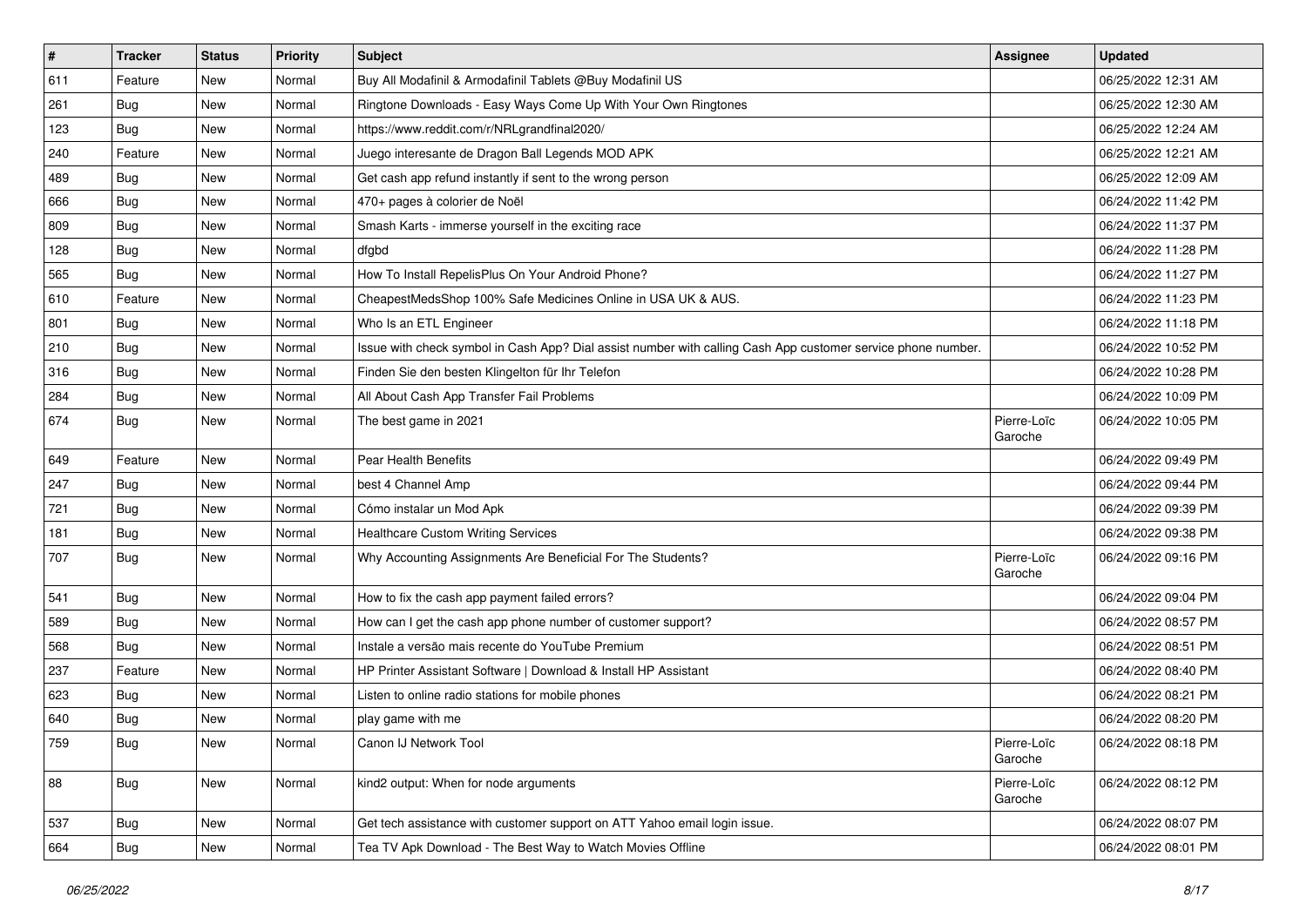| $\vert$ # | <b>Tracker</b> | <b>Status</b> | <b>Priority</b> | Subject                                                                          | <b>Assignee</b>        | <b>Updated</b>      |
|-----------|----------------|---------------|-----------------|----------------------------------------------------------------------------------|------------------------|---------------------|
| 629       | <b>Bug</b>     | New           | Normal          | How Can I Load Cash App Card at Walmart straight away?                           |                        | 06/24/2022 07:55 PM |
| 189       | Bug            | New           | Normal          | <b>College Biology Writing Services</b>                                          |                        | 06/24/2022 07:52 PM |
| 719       | Bug            | New           | Normal          | How Do I Send \$5000 Through Cash App Account With Ease?                         |                        | 06/24/2022 07:15 PM |
| 622       | Bug            | New           | Normal          | CheapestMedsShop   100% Safe Medicines Online in UK & AUS.                       |                        | 06/24/2022 07:10 PM |
| 549       | <b>Bug</b>     | New           | Normal          | Radio Luisteren                                                                  |                        | 06/24/2022 07:01 PM |
| 555       | <b>Bug</b>     | New           | Normal          | web design development in hyderabad                                              |                        | 06/24/2022 06:49 PM |
| 150       | <b>Bug</b>     | New           | Normal          | dfgh                                                                             |                        | 06/24/2022 06:46 PM |
| 231       | <b>Bug</b>     | New           | Normal          | Is the ringtone download difficult or not?                                       | Pierre-Loïc<br>Garoche | 06/24/2022 06:35 PM |
| 522       | Feature        | <b>New</b>    | Normal          | Can You Check App Limits, If Cash app won't let me send money?                   |                        | 06/24/2022 06:33 PM |
| 574       | Bug            | New           | Normal          | How to fix the Epson printer offline issue due to a wired connection?            |                        | 06/24/2022 06:23 PM |
| 604       | <b>Bug</b>     | New           | Normal          | Idle Game Online                                                                 |                        | 06/24/2022 06:16 PM |
| 473       | <b>Bug</b>     | New           | Normal          | Floor Stripping Arlington MA                                                     |                        | 06/24/2022 06:14 PM |
| 257       | <b>Bug</b>     | New           | Normal          | Best latte machines                                                              |                        | 06/24/2022 06:11 PM |
| 788       | <b>Bug</b>     | New           | Normal          | Intro Maker Mod APK                                                              |                        | 06/24/2022 06:06 PM |
| 470       | Bug            | New           | Normal          | Commercial Floor Cleaning Westchester MA                                         |                        | 06/24/2022 06:00 PM |
| 461       | <b>Bug</b>     | New           | Normal          | Germs Removal Medford MA                                                         |                        | 06/24/2022 05:59 PM |
| 547       | Bug            | New           | Normal          | Get rid of the issue of cash app down by calling experts.                        |                        | 06/24/2022 05:42 PM |
| 764       | Bug            | New           | Normal          | What is available to see what I can watch HBO Max?                               |                        | 06/24/2022 05:42 PM |
| 577       | Bug            | New           | Normal          | Follow these easy steps to make Admiral Casino Login                             |                        | 06/24/2022 05:34 PM |
| 603       | Bug            | New           | Normal          | Premiere gratuito da lista de IPTV                                               |                        | 06/24/2022 05:30 PM |
| 466       | Bug            | New           | Normal          | Floor Stripping Westchester MA                                                   |                        | 06/24/2022 05:26 PM |
| 193       | <b>Bug</b>     | New           | Normal          | 18% Discount on Homeopathic medicines                                            |                        | 06/24/2022 05:20 PM |
| 662       | <b>Bug</b>     | New           | Normal          | Oreo TV Download - The Easiest Way to Watch Live TV                              |                        | 06/24/2022 05:18 PM |
| 581       | <b>Bug</b>     | New           | Normal          | E-Learning Course Help                                                           |                        | 06/24/2022 05:18 PM |
| 597       | Bug            | New           | Normal          | Universo s / f Download                                                          |                        | 06/24/2022 05:18 PM |
| 617       | <b>Bug</b>     | New           | Normal          | Buy Vidalista Tablets (Tadalafil) at [\$25 OFF + Free Shipping] Vidalistatablets |                        | 06/24/2022 05:14 PM |
| 543       | Feature        | New           | Normal          | Get tech assistance with customer support on ATT Yahoo email login issue.        |                        | 06/24/2022 05:08 PM |
| 642       | <b>Bug</b>     | New           | Normal          | thong tin thoi tiet ngay hom nay                                                 |                        | 06/24/2022 04:48 PM |
| 118       | <b>Bug</b>     | New           | Normal          | golf                                                                             | Anonymous              | 06/24/2022 04:30 PM |
| 799       | <b>Bug</b>     | New           | Normal          | Who Is an ETL Engineer                                                           |                        | 06/24/2022 04:30 PM |
| 712       | <b>Bug</b>     | New           | Normal          | Tips and Tricks                                                                  |                        | 06/24/2022 04:19 PM |
| 142       | Feature        | New           | Normal          | About ashimary hair                                                              |                        | 06/24/2022 04:10 PM |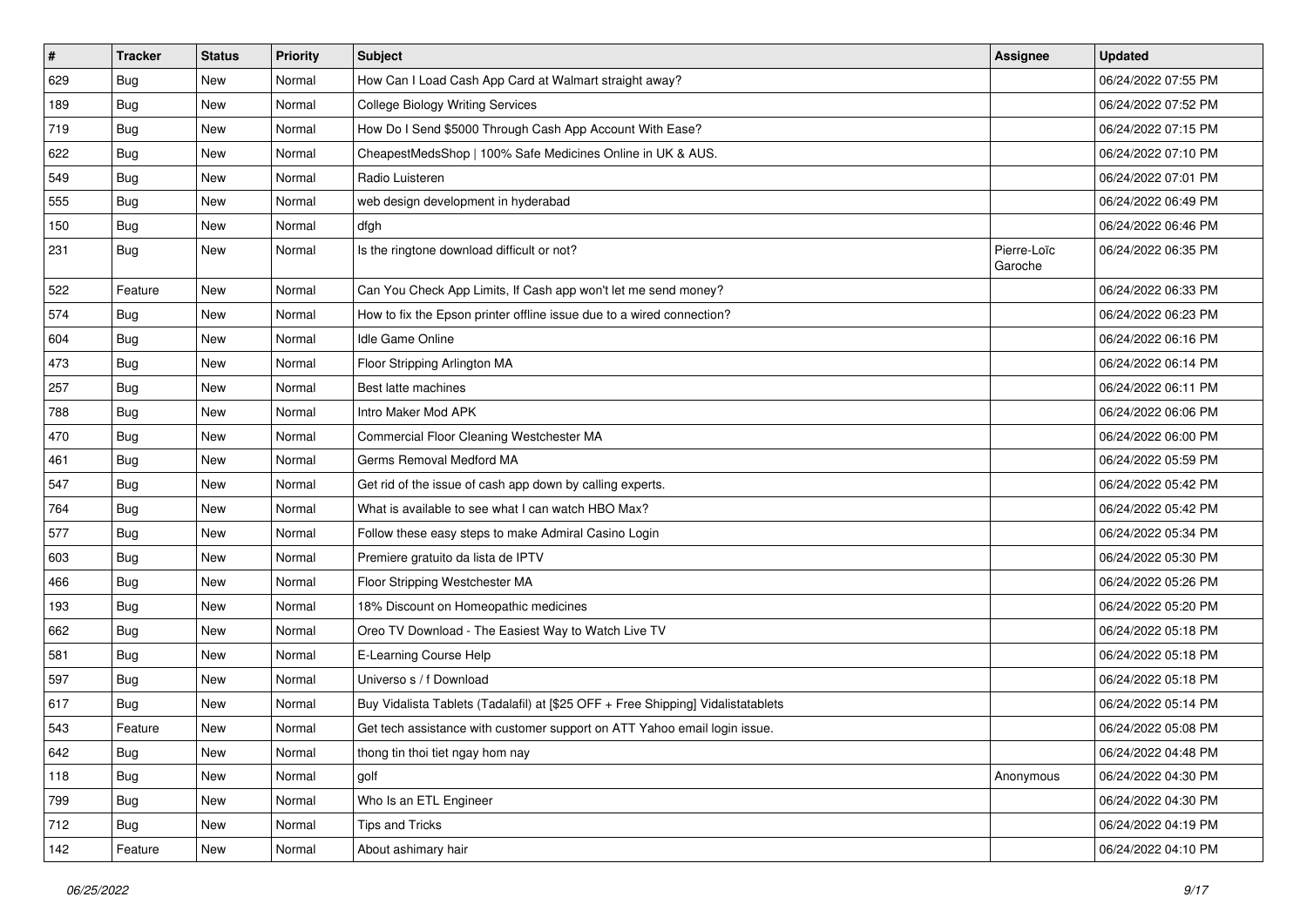| $\pmb{\#}$ | <b>Tracker</b> | <b>Status</b> | <b>Priority</b> | Subject                                                                      | Assignee               | <b>Updated</b>      |
|------------|----------------|---------------|-----------------|------------------------------------------------------------------------------|------------------------|---------------------|
| 616        | <b>Bug</b>     | New           | Normal          | Buy Anavar Tablets   Anavar For Sale in USA, UK & Australia                  |                        | 06/24/2022 03:52 PM |
| 115        | <b>Bug</b>     | <b>New</b>    | Normal          | <b>NFL LIVE STREAM</b>                                                       |                        | 06/24/2022 03:52 PM |
| 658        | Bug            | New           | Normal          | Watermelon Nutrition Facts And Health Benefits                               |                        | 06/24/2022 03:36 PM |
| 578        | Feature        | New           | High            | Derrick Gore                                                                 | Pierre-Loïc<br>Garoche | 06/24/2022 03:35 PM |
| 530        | <b>Bug</b>     | <b>New</b>    | Normal          | Cheap Assignment Writing Service UK                                          | Anonymous              | 06/24/2022 03:21 PM |
| 701        | <b>Bug</b>     | New           | Normal          | Why Law Essay Helper UK is Necessary?                                        |                        | 06/24/2022 03:17 PM |
| 767        | Bug            | New           | Normal          | apkmod                                                                       |                        | 06/24/2022 03:02 PM |
| 639        | Bug            | New           | Normal          | thong tin chinh xac                                                          |                        | 06/24/2022 02:43 PM |
| 517        | Bug            | New           | Normal          | Proficient tips to take help of cash app support professionals:              |                        | 06/24/2022 02:37 PM |
| 475        | Bug            | New           | Normal          | Floor Cleaning Arlington MA                                                  |                        | 06/24/2022 02:37 PM |
| 573        | Bug            | New           | Normal          | Experimente lo mejor en la aplicación Apk de juegos gratis                   |                        | 06/24/2022 02:32 PM |
| 132        | <b>Bug</b>     | New           | Normal          | concrete-everything                                                          |                        | 06/24/2022 02:24 PM |
| 771        | <b>Bug</b>     | New           | Normal          | united airlines baggage policy                                               |                        | 06/24/2022 02:22 PM |
| 644        | <b>Bug</b>     | New           | Normal          | <b>TeaTV App Review</b>                                                      |                        | 06/24/2022 02:20 PM |
| 264        | Bug            | New           | Normal          | We Buy Your Unwanted Car                                                     | Corentin<br>Lauverjat  | 06/24/2022 02:19 PM |
| 200        | Bug            | New           | Normal          | uiopi[o                                                                      |                        | 06/24/2022 02:10 PM |
| 814        | <b>Bug</b>     | New           | Normal          | Stage Fright Cure                                                            | Pierre-Loïc<br>Garoche | 06/24/2022 02:07 PM |
| 516        | Bug            | New           | Normal          | Does Cash App Help To Get Cash App Refund Without Any Interruption?          |                        | 06/24/2022 01:56 PM |
| 628        | Bug            | New           | Normal          | CV reviewing services!                                                       |                        | 06/24/2022 01:53 PM |
| 657        | Bug            | New           | Normal          | Coconut Nutrition Facts And Health Benefits                                  |                        | 06/24/2022 01:49 PM |
| 140        | Bug            | New           | Normal          | sugarbalanceusa                                                              |                        | 06/24/2022 01:40 PM |
| 782        | <b>Bug</b>     | New           | Normal          | Comment faire une sonnerie téléphonique                                      |                        | 06/24/2022 01:32 PM |
| 803        | Feature        | New           | High            | Ketamine Online Store                                                        | Pierre-Loïc<br>Garoche | 06/24/2022 01:24 PM |
| 714        | Bug            | New           | Normal          | Cuevana 3 Premium - Enjoy Your Favorite Movies and TV Shows on Your Smart TV |                        | 06/24/2022 01:19 PM |
| 572        | Feature        | New           | Normal          | New features of WhatsApp Plus on Android phones                              | Pierre-Loïc<br>Garoche | 06/24/2022 12:59 PM |
| 665        | Feature        | New           | Normal          | Look for a dedicated help with finance assignment                            |                        | 06/24/2022 12:47 PM |
| 116        | <b>Bug</b>     | New           | Normal          | aertaeyg                                                                     |                        | 06/24/2022 12:43 PM |
| 481        | <b>Bug</b>     | New           | Normal          | Nur Online Shop                                                              |                        | 06/24/2022 12:42 PM |
| 772        | <b>Bug</b>     | New           | Normal          | united airlines baggage policy                                               |                        | 06/24/2022 12:30 PM |
| 717        | <b>Bug</b>     | New           | Normal          | Disney Plus Apk - Watch Movies and TV Shows on Your Device                   |                        | 06/24/2022 12:00 PM |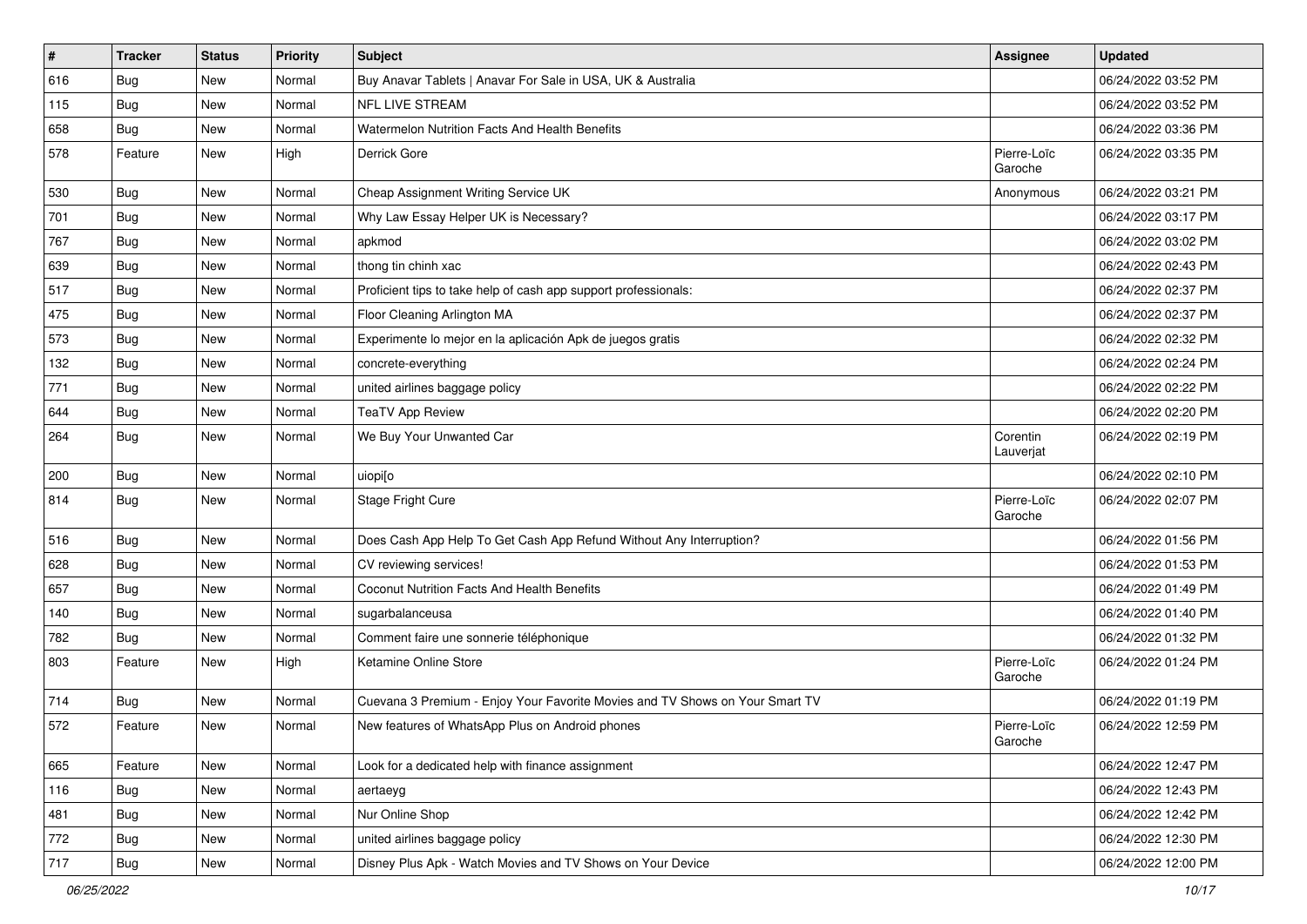| #    | <b>Tracker</b> | <b>Status</b> | <b>Priority</b> | Subject                                                                             | Assignee               | <b>Updated</b>      |
|------|----------------|---------------|-----------------|-------------------------------------------------------------------------------------|------------------------|---------------------|
| 592  | <b>Bug</b>     | New           | Normal          | Deezer Premium APK - Baixe músicas de qualquer lugar do mundo de graça              |                        | 06/24/2022 12:00 PM |
| 136  | Bug            | New           | Normal          | snappow                                                                             |                        | 06/24/2022 11:40 AM |
| 521  | Feature        | New           | Normal          | Check out the Cash app Card balance for an overdraft.                               | Pierre-Loïc<br>Garoche | 06/24/2022 11:26 AM |
| 561  | Bug            | New           | Normal          | Enjoy the Full YouTube Premium Experience With YouTube Premium Membership           |                        | 06/24/2022 11:10 AM |
| 260  | <b>Bug</b>     | New           | Normal          | Web Design Services Near Me                                                         |                        | 06/24/2022 10:54 AM |
| 601  | Bug            | New           | Normal          | Best Essay Writing Service UK                                                       | Pierre-Loïc<br>Garoche | 06/24/2022 10:50 AM |
| 599  | <b>Bug</b>     | New           | Normal          | Do you know how to delete cash app account from your computer?                      |                        | 06/24/2022 10:42 AM |
| 718  | <b>Bug</b>     | New           | High            | Solve Complex Accounting Assignments                                                | Hamza<br>Bourbouh      | 06/24/2022 10:12 AM |
| 1102 | <b>Bug</b>     | New           | Normal          | Charlottesville Travel Guide ?                                                      |                        | 06/24/2022 10:10 AM |
| 559  | <b>Bug</b>     | New           | High            | What Are Permission For Applications like Facebook Sending MMS?                     |                        | 06/24/2022 10:07 AM |
| 557  | Feature        | New           | Normal          | <b>Business Law Assignment Help</b>                                                 |                        | 06/24/2022 10:05 AM |
| 285  | Bug            | New           | Normal          | Have you ever written an essay?                                                     |                        | 06/24/2022 09:38 AM |
| 774  | <b>Bug</b>     | New           | Normal          | Follow proper initiatives                                                           |                        | 06/24/2022 09:27 AM |
| 512  | <b>Bug</b>     | New           | Normal          | The Importance Of Using Custom Writing Services                                     |                        | 06/24/2022 09:26 AM |
| 621  | <b>Bug</b>     | New           | Normal          | Buy All Modafinil & Armodafinil Tablets @Buy Modafinil US                           |                        | 06/24/2022 09:26 AM |
| 612  | Bug            | New           | Normal          | Luxury Slingshot Rental                                                             |                        | 06/24/2022 09:09 AM |
| 1125 | Bug            | New           | Normal          | What is Wordscapes?                                                                 |                        | 06/24/2022 09:05 AM |
| 161  | Bug            | New           | Normal          | dfdrtyuio                                                                           |                        | 06/24/2022 08:54 AM |
| 677  | <b>Bug</b>     | New           | Normal          | Logo Design Services Near Me                                                        |                        | 06/24/2022 08:52 AM |
| 661  | Bug            | New           | Normal          | Turbo VPN MOD APK Download                                                          |                        | 06/24/2022 08:51 AM |
| 586  | Bug            | New           | Normal          | Best Modifications For Your Mobile Phone                                            |                        | 06/24/2022 08:48 AM |
| 265  | <b>Bug</b>     | New           | Normal          | 3 Faq's On Downloading To Your Apple Ipod                                           |                        | 06/24/2022 08:41 AM |
| 554  | <b>Bug</b>     | New           | Normal          | XvideoStudio Video Editor APK Free Download on TechToDown                           |                        | 06/24/2022 08:26 AM |
| 217  | <b>Bug</b>     | New           | Normal          | How this service matter most?                                                       |                        | 06/24/2022 08:22 AM |
| 352  | <b>Bug</b>     | New           | Normal          | Tile & Grout Cleaning Services in Chesapeake VA                                     |                        | 06/24/2022 08:14 AM |
| 659  | Bug            | New           | Normal          | Olive Oil Properties And Health Benefits                                            |                        | 06/24/2022 08:09 AM |
| 650  | Bug            | New           | Normal          | <b>Cherries Health Benefits</b>                                                     |                        | 06/24/2022 08:07 AM |
| 202  | <b>Bug</b>     | New           | Normal          | blonde wig                                                                          |                        | 06/24/2022 08:01 AM |
| 618  | <b>Bug</b>     | New           | Normal          | Buy Steroids Online with OurMedicnes.com   Best Quality Steroids                    |                        | 06/24/2022 07:52 AM |
| 762  | <b>Bug</b>     | New           | Normal          | How To Add Money To A Cash App Card If Struggling With Low Amount?                  |                        | 06/24/2022 07:48 AM |
| 736  | Bug            | New           | Normal          | I Want to Edit in My Website (transfer-factor.net) Unfortunately, Unable to Edit It |                        | 06/24/2022 07:32 AM |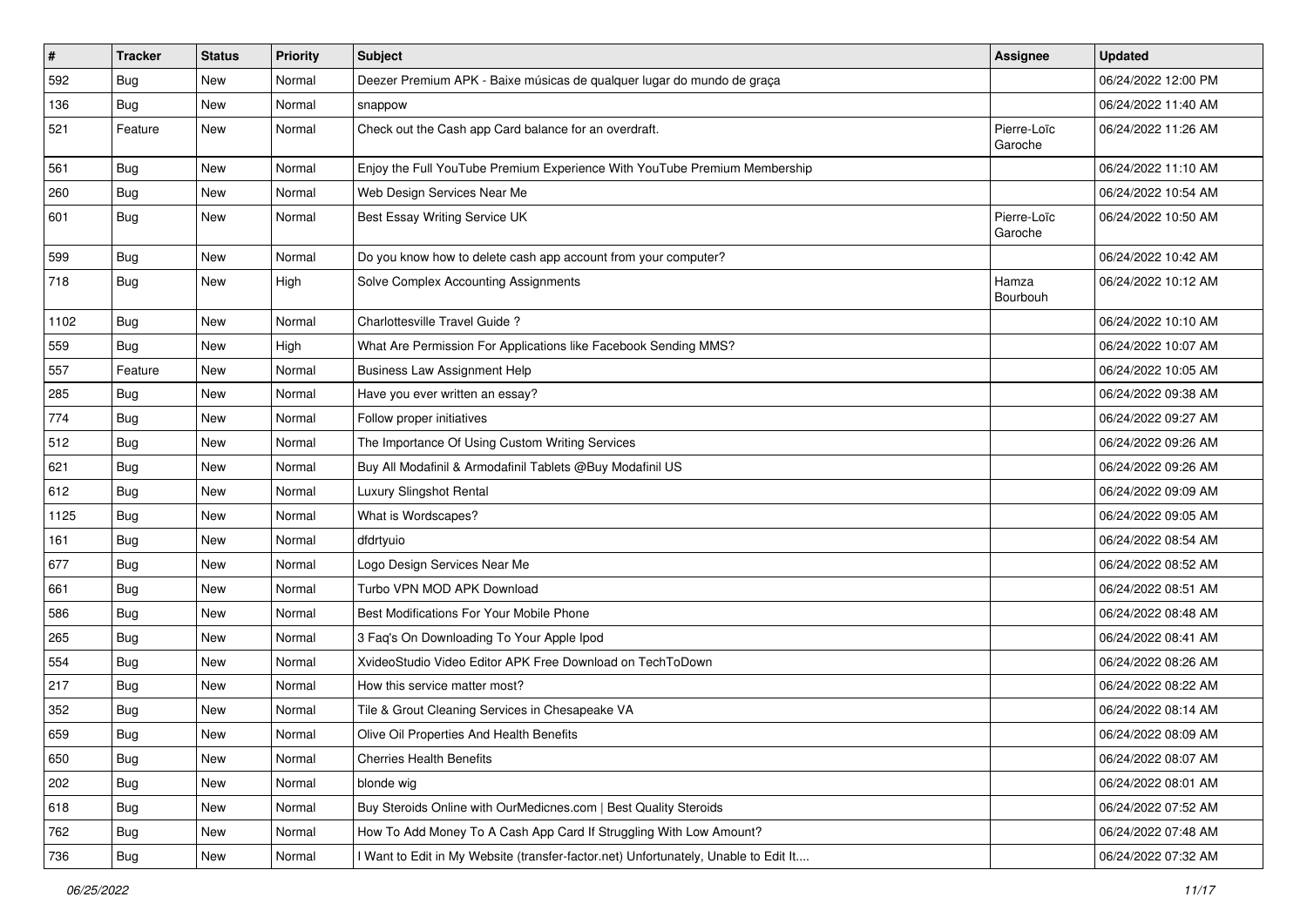| $\vert$ # | <b>Tracker</b> | <b>Status</b> | <b>Priority</b> | <b>Subject</b>                                                             | <b>Assignee</b>        | <b>Updated</b>      |
|-----------|----------------|---------------|-----------------|----------------------------------------------------------------------------|------------------------|---------------------|
| 1100      | Feature        | New           | Low             | <b>Food Products</b>                                                       | Pierre-Loïc<br>Garoche | 06/24/2022 07:28 AM |
| 602       | <b>Bug</b>     | New           | Normal          | Best Essay Writing Service UK                                              | Pierre-Loïc<br>Garoche | 06/24/2022 07:28 AM |
| 563       | Bug            | New           | Normal          | Understanding the Difference Between Free and Paid Mod Apks                |                        | 06/24/2022 07:27 AM |
| 708       | <b>Bug</b>     | New           | Normal          | Efficient ways to proceed with the cash app dispute process?               |                        | 06/24/2022 07:20 AM |
| 558       | Feature        | New           | Normal          | <b>Stunning Classic Sofas</b>                                              |                        | 06/24/2022 07:01 AM |
| 678       | Bug            | New           | Normal          | How to be a winner in buidnow gg                                           |                        | 06/24/2022 06:57 AM |
| 682       | Bug            | New           | Normal          | Does Facebook customer service live chat allow to speak with someone?      |                        | 06/24/2022 06:54 AM |
| 787       | Bug            | <b>New</b>    | Normal          | Assured Assignment Help                                                    |                        | 06/24/2022 06:54 AM |
| 673       | Bug            | New           | Normal          | Learn the basics of pixel art - Clear grid                                 |                        | 06/24/2022 06:41 AM |
| 477       | Bug            | New           | Normal          | What Does Online Coupon Mean?                                              |                        | 06/24/2022 06:34 AM |
| 583       | Bug            | New           | High            | Need the Cash app customer service phone number?                           |                        | 06/24/2022 06:25 AM |
| 725       | Feature        | New           | Normal          | What are memo writing services design                                      |                        | 06/24/2022 06:24 AM |
| 479       | <b>Bug</b>     | New           | Normal          | Limousine Service Bellevue WA                                              |                        | 06/24/2022 06:14 AM |
| 63        | Feature        | New           | Normal          | Skip normalization step in mutation generation if it possible              | Pierre-Loïc<br>Garoche | 06/24/2022 05:53 AM |
| 763       | Bug            | New           | High            | How to Make a Ringtone on Your iPhone                                      |                        | 06/24/2022 05:53 AM |
| 546       | Feature        | New           | Normal          | Quickbooks Error                                                           |                        | 06/24/2022 05:21 AM |
| 655       | Bug            | New           | Normal          | <b>Eggplant Health Benefits</b>                                            |                        | 06/24/2022 05:17 AM |
| 1124      | Bug            | New           | Normal          | Cookie clicker unblocked                                                   |                        | 06/24/2022 05:14 AM |
| 216       | Feature        | New           | High            | Barry Keoghan                                                              | Pierre-Loïc<br>Garoche | 06/24/2022 05:04 AM |
| 185       | Bug            | New           | Normal          | Non-Plagiarized Research Writing                                           |                        | 06/24/2022 04:57 AM |
| 710       | <b>Bug</b>     | New           | Normal          | Take Necessary Assistance If You Are Unable Activate Cash App Card         |                        | 06/24/2022 04:49 AM |
| 806       | Feature        | New           | Normal          | Go everywhere thanks to mapquest driving directions                        |                        | 06/24/2022 04:36 AM |
| 668       | Bug            | New           | Normal          | Get to know Cash App Refund Process here                                   |                        | 06/24/2022 04:19 AM |
| 688       | <b>Bug</b>     | New           | Normal          | How to use twitch.tv/activate?                                             |                        | 06/24/2022 04:16 AM |
| 615       | <b>Bug</b>     | New           | Normal          | CheapestMedsShop   100% Safe Medicines Online in USA UK & AUS.             |                        | 06/24/2022 04:00 AM |
| 196       | Bug            | New           | Normal          | Homoeobazaar For Homeopathy Medicines                                      |                        | 06/24/2022 03:58 AM |
| 613       | Bug            | New           | Normal          | Buy Aspadol 100mg Tab Online in US, UK, AU   Erospharmacy                  |                        | 06/24/2022 03:56 AM |
| 1123      | Bug            | New           | Normal          | Where To Watch FIFA World Cup 2022                                         |                        | 06/24/2022 03:51 AM |
| 761       | <b>Bug</b>     | New           | Normal          | What is it about basketball that makes it so popular in the United States? | Corentin<br>Lauverjat  | 06/24/2022 03:48 AM |
| 695       | Bug            | New           | Normal          | Refer Listas IPTV Apk                                                      |                        | 06/24/2022 03:46 AM |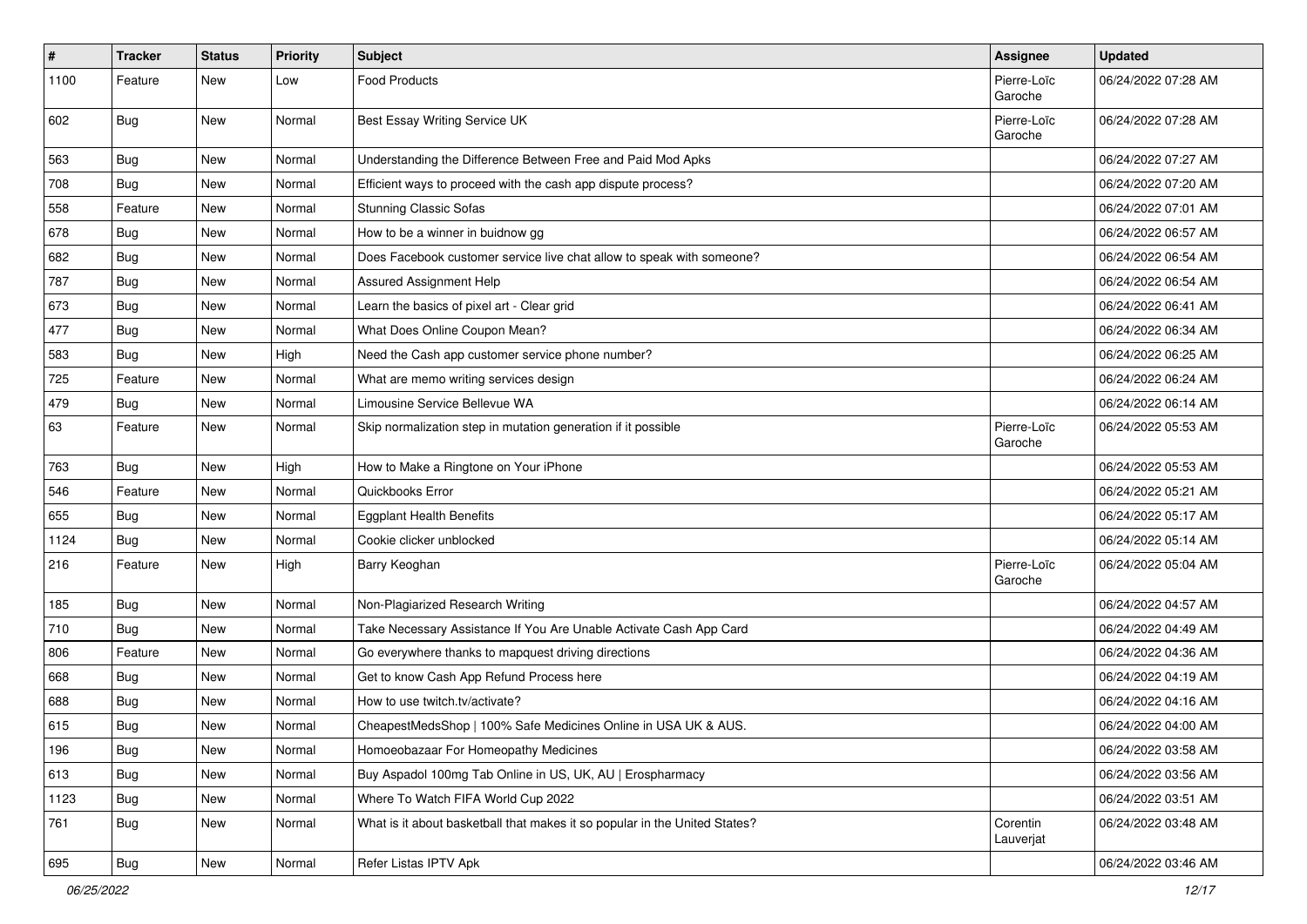| $\vert$ # | <b>Tracker</b> | <b>Status</b> | <b>Priority</b> | <b>Subject</b>                                                                      | <b>Assignee</b>        | <b>Updated</b>      |
|-----------|----------------|---------------|-----------------|-------------------------------------------------------------------------------------|------------------------|---------------------|
| 484       | <b>Bug</b>     | New           | Normal          | UK best essay writing service                                                       |                        | 06/24/2022 03:41 AM |
| 600       | <b>Bug</b>     | <b>New</b>    | Normal          | Play Store Pro                                                                      |                        | 06/24/2022 03:39 AM |
| 134       | Bug            | New           | Normal          | wisegolfers                                                                         |                        | 06/24/2022 03:34 AM |
| 225       | <b>Bug</b>     | New           | Normal          | instant personal loan                                                               |                        | 06/24/2022 03:33 AM |
| 450       | Bug            | New           | Normal          | Floor Stripping Quincy MA                                                           |                        | 06/24/2022 03:27 AM |
| 552       | Feature        | New           | Normal          | Radio rfm and the benefits of radio rfm                                             |                        | 06/24/2022 03:23 AM |
| 812       | Feature        | New           | Normal          | canon.com/ijsetup                                                                   |                        | 06/24/2022 02:59 AM |
| 457       | Bug            | New           | Normal          | Carpet Cleaning Medford MA                                                          |                        | 06/24/2022 02:55 AM |
| 222       | Bug            | New           | Normal          | Social Profile links                                                                |                        | 06/24/2022 02:53 AM |
| 609       | <b>Bug</b>     | New           | High            | Online Trusted Medicine Store in US for Health - Genericmedsupply                   |                        | 06/24/2022 01:44 AM |
| 933       | Bug            | New           | Normal          | How Can I Watch Movies on My Mobile Phone                                           |                        | 06/24/2022 12:55 AM |
| 172       | Feature        | New           | Normal          | pgdm colleges in bangalore                                                          |                        | 06/23/2022 10:47 PM |
| 145       | Bug            | New           | Normal          | abdulbaissagar                                                                      |                        | 06/23/2022 10:46 PM |
| 550       | <b>Bug</b>     | New           | Normal          | Nederland FM - beste manieren om naar internationale radio op internet te luisteren |                        | 06/23/2022 08:56 PM |
| 656       | Bug            | New           | Normal          | Kiwi Nutrition Facts And Health Benefits                                            |                        | 06/23/2022 05:18 PM |
| 594       | Feature        | New           | Normal          | How does research proposal help online make it easy for me?                         |                        | 06/23/2022 04:40 PM |
| 1105      | <b>Bug</b>     | New           | High            | What is Mahjong online?                                                             |                        | 06/23/2022 04:02 PM |
| 271       | Feature        | New           | Normal          | Fashion                                                                             |                        | 06/23/2022 02:36 PM |
| 693       | Feature        | New           | Normal          | How To Get My Money Back From The Cash App To Your Wallet?                          |                        | 06/23/2022 02:32 PM |
| 648       | Feature        | New           | Normal          | Plum Health Benefits                                                                |                        | 06/23/2022 01:47 PM |
| 643       | <b>Bug</b>     | New           | Normal          | Oreo TV Apk Download                                                                |                        | 06/23/2022 12:30 PM |
| 816       | <b>Bug</b>     | New           | Normal          | Play Scribble io fun with everyone                                                  |                        | 06/23/2022 10:52 AM |
| 570       | Bug            | New           | Normal          | What is Sutton bank cash app customer service phone number?                         | Pierre-Loïc<br>Garoche | 06/23/2022 10:42 AM |
| 576       | <b>Bug</b>     | New           | Normal          | So laden Sie ein Instagram-Bild herunter                                            |                        | 06/23/2022 09:23 AM |
| 460       | Bug            | New           | Normal          | Floor Cleaning Medford MA                                                           |                        | 06/23/2022 08:39 AM |
| 815       | <b>Bug</b>     | New           | Normal          | how do i call cash app customer service                                             | Xavier Thirioux        | 06/23/2022 08:36 AM |
| 471       | <b>Bug</b>     | New           | Normal          | Residential Floor Cleaning Westchester MA                                           |                        | 06/23/2022 07:55 AM |
| 174       | Feature        | New           | Normal          | Digital Marketing Philadelphia                                                      |                        | 06/23/2022 07:06 AM |
| 469       | <b>Bug</b>     | New           | Normal          | Germs Removal Westchester MA                                                        |                        | 06/23/2022 06:11 AM |
| 654       | Feature        | New           | Normal          | Peach Health Benefits                                                               |                        | 06/23/2022 05:34 AM |
| 632       | <b>Bug</b>     | New           | Normal          | CheapestMedsShop   100% Safe Medicines Online in UK & AUS.                          |                        | 06/23/2022 05:23 AM |
| 817       | Bug            | New           | Normal          | Pacman 30th Anniversary                                                             |                        | 06/23/2022 04:51 AM |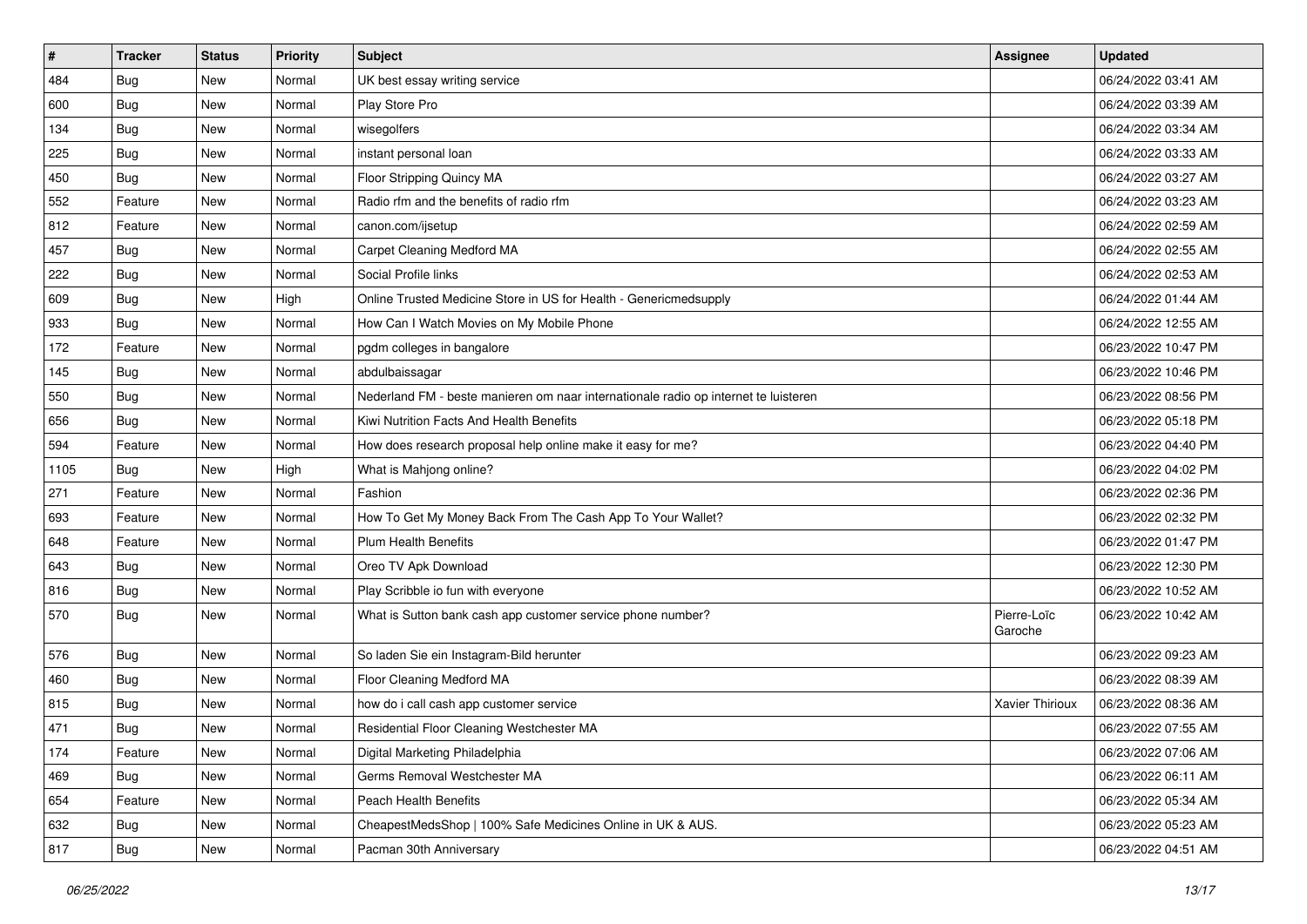| $\vert$ # | <b>Tracker</b> | <b>Status</b> | <b>Priority</b> | Subject                                                                       | <b>Assignee</b>        | <b>Updated</b>      |
|-----------|----------------|---------------|-----------------|-------------------------------------------------------------------------------|------------------------|---------------------|
| 874       | <b>Bug</b>     | New           | Normal          | Cómo descargar Minecraft Apk                                                  |                        | 06/23/2022 04:39 AM |
| 1122      | <b>Bug</b>     | New           | Normal          | Count the number of words on the Microsoft Word application in the phone      |                        | 06/23/2022 04:19 AM |
| 553       | Bug            | New           | Normal          | Cinema HD APK - Free Movie Enjoyment App on Android                           |                        | 06/23/2022 02:21 AM |
| 313       | <b>Bug</b>     | New           | Normal          | Water Extraction Services in Virginia Beach VA                                |                        | 06/23/2022 02:14 AM |
| 766       | <b>Bug</b>     | New           | Normal          | Pobreflix Mod APK Review                                                      |                        | 06/23/2022 01:39 AM |
| 562       | <b>Bug</b>     | New           | Normal          | Learn Basic Mahjong Rules                                                     |                        | 06/23/2022 12:48 AM |
| 620       | Bug            | New           | Normal          | Viagra Meds: Fastest & Quick Delivery On Your Doorstep - USA                  |                        | 06/23/2022 12:03 AM |
| 685       | <b>Bug</b>     | New           | Low             | youtube thumbnail downloader                                                  | Pierre-Loïc<br>Garoche | 06/22/2022 11:55 PM |
| 551       | Bug            | New           | Normal          | Why Do Students Need Online Best Dissertation Writing Services?               |                        | 06/22/2022 05:53 PM |
| 245       | Bug            | New           | Normal          | Write My Essay For Me Cheap                                                   |                        | 06/22/2022 05:30 PM |
| 153       | <b>Bug</b>     | New           | Normal          | urgent loan online                                                            | Christophe<br>Garion   | 06/22/2022 05:11 PM |
| 926       | <b>Bug</b>     | New           | Normal          | tavor 7                                                                       |                        | 06/22/2022 05:08 PM |
| 582       | Bug            | New           | Normal          | Cash App Won't Let Me Send Money If There Is A Low Balance Available          | Pierre-Loïc<br>Garoche | 06/22/2022 03:07 PM |
| 155       | Bug            | New           | Normal          | Cant access my cash app account                                               | Pierre-Loïc<br>Garoche | 06/22/2022 02:15 PM |
| 783       | Bug            | New           | Normal          | How Do I Determine The Reasons And Solutions To Fix Cash App Transfer Failed? |                        | 06/22/2022 02:05 PM |
| 681       | Feature        | New           | High            | <b>Online Class</b>                                                           |                        | 06/22/2022 01:12 PM |
| 243       | Feature        | New           | Normal          | Reconstruir la pandilla de la mafia en Gangstar Vegas MOD APK                 |                        | 06/22/2022 01:10 PM |
| 542       | <b>Bug</b>     | New           | Normal          | Web N Logo Design                                                             |                        | 06/22/2022 12:28 PM |
| 686       | Bug            | New           | Normal          | Welcome To The Most Demandable Mahipalpur Escorts Agency                      |                        | 06/22/2022 09:42 AM |
| 1121      | Bug            | New           | Normal          | LustreC do not run                                                            |                        | 06/22/2022 08:43 AM |
| 796       | Bug            | New           | Normal          | How Does Cash App ++ actually work and What is the process of it              |                        | 06/22/2022 07:03 AM |
| 614       | Bug            | New           | Normal          | Como baixar o MOD APK no celular                                              |                        | 06/22/2022 04:46 AM |
| 606       | Feature        | New           | Normal          | Play unblocked cookie crush 3                                                 | Pierre-Loïc<br>Garoche | 06/22/2022 04:12 AM |
| 262       | Bug            | New           | Normal          | It this true to dealing Wuth                                                  |                        | 06/22/2022 04:07 AM |
| 786       | Bug            | New           | Normal          | Best Assignment Help in Australia & UK                                        |                        | 06/21/2022 09:28 PM |
| 1069      | <b>Bug</b>     | New           | Normal          | how to get cash app support phone number 24*7 available                       |                        | 06/21/2022 08:36 PM |
| 249       | <b>Bug</b>     | New           | Normal          | Steps to Activate Cash App Card in Less then 2 Minutes - Get Information      | Pierre-Loïc<br>Garoche | 06/21/2022 07:52 PM |
| 1072      | <b>Bug</b>     | New           | Normal          | ij.start canon                                                                |                        | 06/21/2022 06:56 PM |
| 1071      | Bug            | New           | Normal          | Cinema HD Review - Cinemahdv2.net                                             |                        | 06/21/2022 06:54 PM |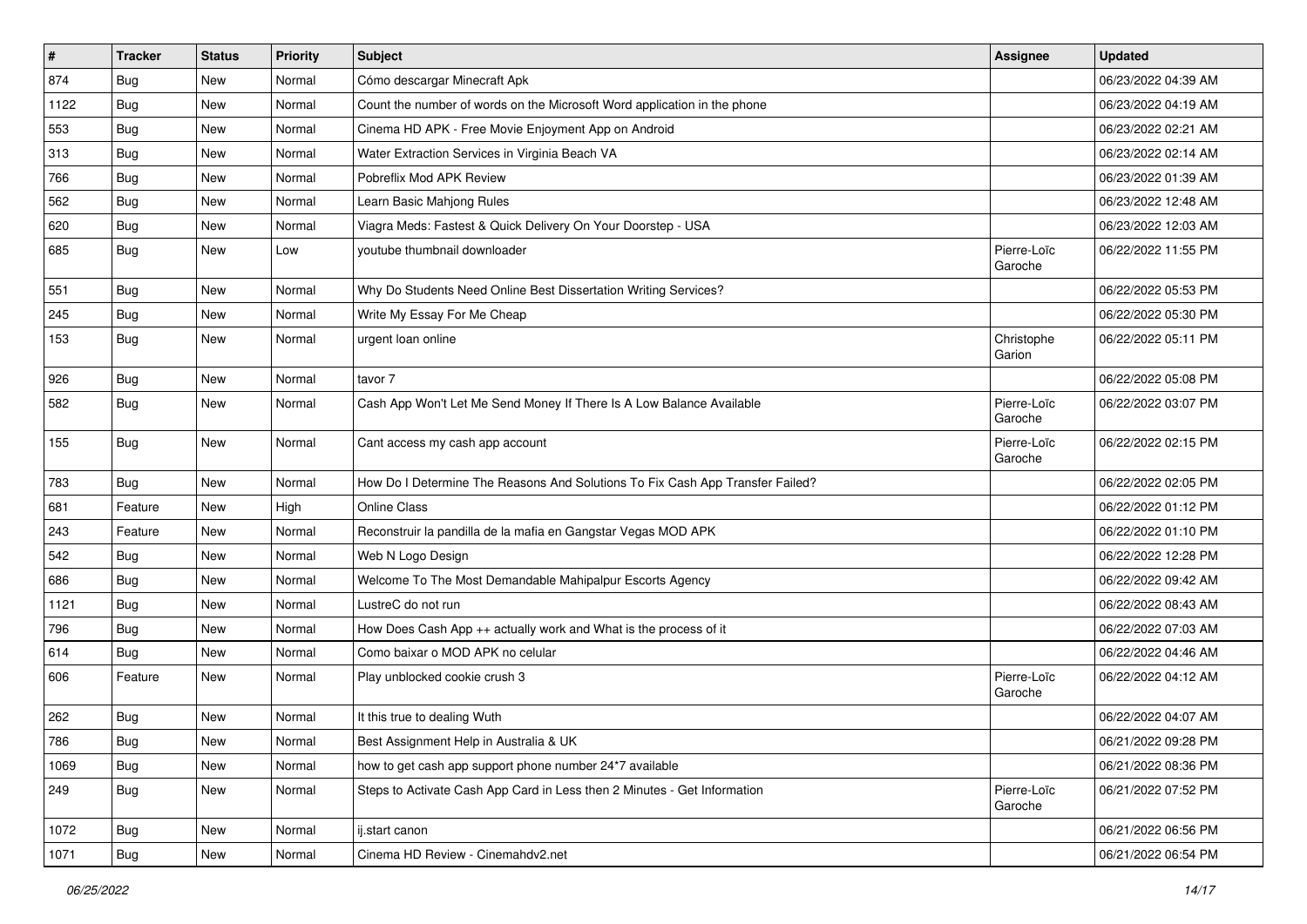| $\vert$ # | <b>Tracker</b> | <b>Status</b> | Priority | <b>Subject</b>                                                                                                                                           | <b>Assignee</b>        | <b>Updated</b>      |
|-----------|----------------|---------------|----------|----------------------------------------------------------------------------------------------------------------------------------------------------------|------------------------|---------------------|
| 464       | Bug            | <b>New</b>    | Normal   | Upholstery Cleaning Westchester MA                                                                                                                       |                        | 06/21/2022 04:02 PM |
| 785       | <b>Bug</b>     | <b>New</b>    | Normal   | How To Get Money Off Cash App Without Card Or With A Card?                                                                                               |                        | 06/21/2022 03:59 PM |
| 810       | Feature        | New           | Normal   | how to remove viruses from a phone                                                                                                                       |                        | 06/21/2022 03:40 PM |
| 1120      | <b>Bug</b>     | <b>New</b>    | Normal   | Summary of 5 best coloring apps on phones                                                                                                                |                        | 06/21/2022 10:24 AM |
| 1097      | Bug            | <b>New</b>    | Normal   | Race and experience new life.                                                                                                                            |                        | 06/21/2022 09:35 AM |
| 1103      | Bug            | <b>New</b>    | Normal   | Idle game fix bug                                                                                                                                        |                        | 06/21/2022 09:30 AM |
| 580       | <b>Bug</b>     | New           | High     | What is Narrative Essay?                                                                                                                                 | Christophe<br>Garion   | 06/21/2022 09:28 AM |
| 702       | <b>Bug</b>     | New           | Normal   | Avail Chime Customer Service to know How To Get Chime Bank Statement                                                                                     |                        | 06/21/2022 08:32 AM |
| 1119      | Bug            | New           | Normal   | Klondike Solitaire                                                                                                                                       |                        | 06/21/2022 08:25 AM |
| 230       | <b>Bug</b>     | New           | Normal   | Add Money To Cash App Card - Auto Cash Apps                                                                                                              |                        | 06/21/2022 08:18 AM |
| 154       | <b>Bug</b>     | New           | Normal   | fdgyyrut gyrtrw                                                                                                                                          |                        | 06/21/2022 07:35 AM |
| 652       | <b>Bug</b>     | New           | Normal   | Sesame Health Benefits                                                                                                                                   |                        | 06/21/2022 06:52 AM |
| 1118      | Bug            | New           | Normal   | <b>Gameplay Minecraft</b>                                                                                                                                |                        | 06/21/2022 06:33 AM |
| 1116      | <b>Bug</b>     | New           | Normal   | ipTV smarts pro                                                                                                                                          |                        | 06/21/2022 06:09 AM |
| 1117      | <b>Bug</b>     | New           | Normal   | Equal Words - Word search game for PC and Windows Phone                                                                                                  |                        | 06/21/2022 05:38 AM |
| 624       | <b>Bug</b>     | New           | Normal   | Use go with the Driving Directions for your go                                                                                                           |                        | 06/21/2022 04:54 AM |
| 321       | Bug            | New           | Normal   | Tile & Grout Cleaning Services in Virginia Beach VA                                                                                                      |                        | 06/21/2022 03:04 AM |
| 779       | Feature        | New           | Normal   | Latest Whatsapp groups for Teens                                                                                                                         | Pierre-Loïc<br>Garoche | 06/21/2022 01:33 AM |
| 800       | <b>Bug</b>     | <b>New</b>    | Normal   | Who Is an ETL Engineer                                                                                                                                   |                        | 06/20/2022 10:21 PM |
| 215       | Bug            | New           | Normal   | How For Top Level Cell Phone For You                                                                                                                     |                        | 06/20/2022 08:14 PM |
| 671       | Bug            | New           | Normal   | Hot games                                                                                                                                                | Pierre-Loïc<br>Garoche | 06/20/2022 03:40 PM |
| 1115      | Bug            | <b>New</b>    | Normal   | How to access your saved favorite Tiktok                                                                                                                 |                        | 06/20/2022 01:07 PM |
| 1114      | Bug            | New           | Normal   | To control the car, all you must do is click to go left or right and release the button to go straight.                                                  |                        | 06/20/2022 12:11 PM |
| 1113      | <b>Bug</b>     | New           | Normal   | Press the button to control your car                                                                                                                     |                        | 06/20/2022 12:09 PM |
| 1092      | <b>Bug</b>     | New           | Normal   | Ellison Estate Vineyard                                                                                                                                  |                        | 06/20/2022 12:03 PM |
| 1112      | <b>Bug</b>     | New           | Normal   | What Cash App Policy Says If Random Person Sent Me Money On Cash App?                                                                                    |                        | 06/20/2022 07:48 AM |
| 1088      | <b>Bug</b>     | New           | Normal   | Health And Fitness Tips 2022                                                                                                                             | Pierre-Loïc<br>Garoche | 06/20/2022 06:42 AM |
| 1111      | <b>Bug</b>     | <b>New</b>    | Normal   | LOLBeans is a fun battle royale game where you race with other players while avoiding obstacles. Reach the end<br>of the course in competitive gameplay! |                        | 06/20/2022 06:39 AM |
| 1095      | Feature        | <b>New</b>    | High     | Want to Know the Best CV Makers in Dubai?                                                                                                                |                        | 06/20/2022 06:29 AM |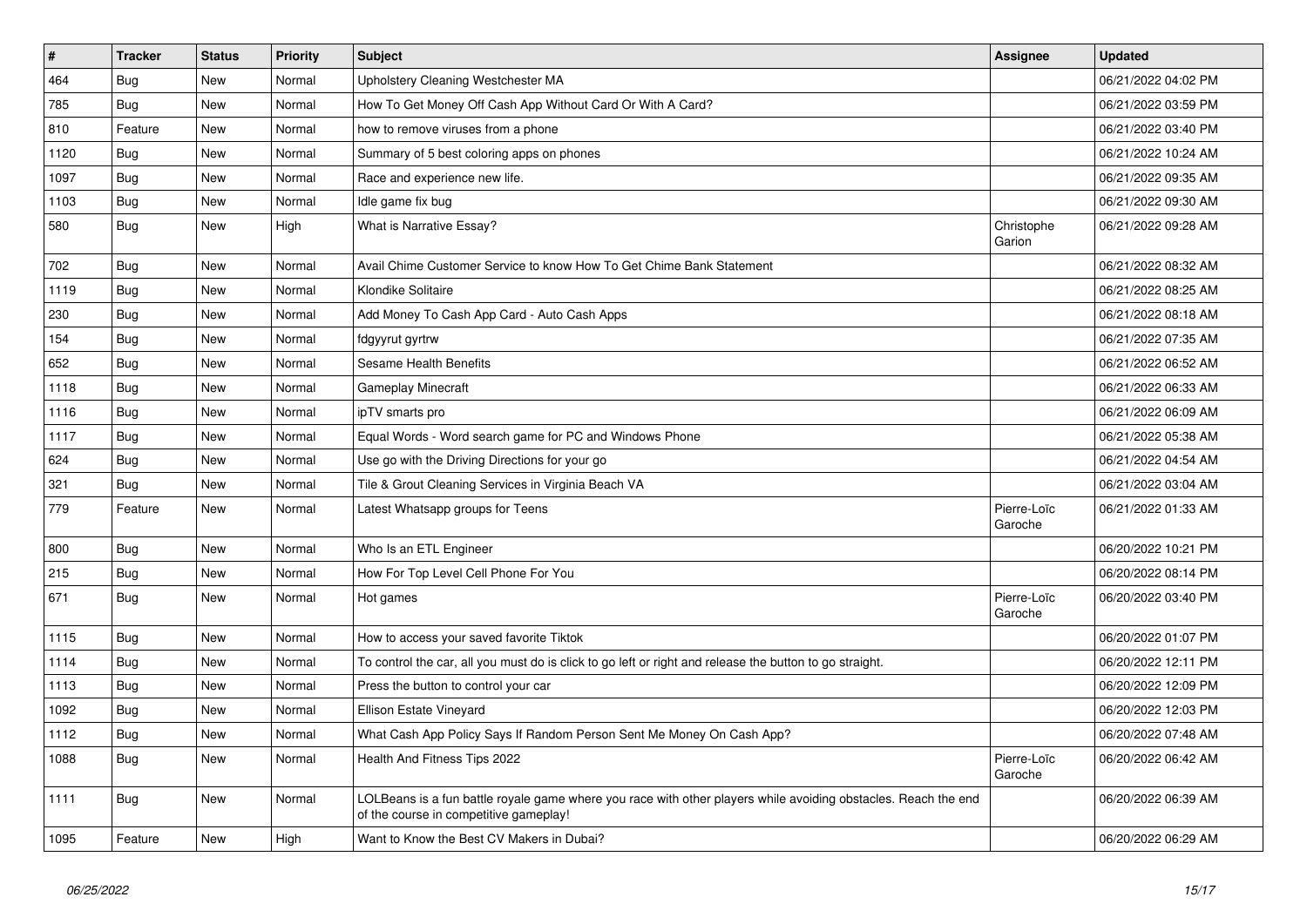| #    | <b>Tracker</b> | <b>Status</b> | <b>Priority</b> | <b>Subject</b>                                                                                                                                                                                                                                    | Assignee               | <b>Updated</b>      |
|------|----------------|---------------|-----------------|---------------------------------------------------------------------------------------------------------------------------------------------------------------------------------------------------------------------------------------------------|------------------------|---------------------|
| 1110 | <b>Bug</b>     | New           | Normal          | Six Guns Mod Apk Answers Your Questions                                                                                                                                                                                                           | Pierre-Loïc<br>Garoche | 06/20/2022 04:42 AM |
| 1109 | Feature        | <b>New</b>    | Normal          | Six Guns Mod Apk Answers Your Questions                                                                                                                                                                                                           | Christophe<br>Garion   | 06/20/2022 04:39 AM |
| 1108 | Bug            | <b>New</b>    | Normal          | Six Guns Mod Apk Answers Your Questions                                                                                                                                                                                                           |                        | 06/20/2022 04:37 AM |
| 811  | Bug            | New           | Normal          | Canon IJ Network Tool                                                                                                                                                                                                                             |                        | 06/20/2022 12:34 AM |
| 587  | Bug            | New           | Normal          | Why Picsart Pro Offers Great Features                                                                                                                                                                                                             |                        | 06/19/2022 02:19 PM |
| 272  | Feature        | New           | Normal          | Fashion                                                                                                                                                                                                                                           |                        | 06/19/2022 08:01 AM |
| 591  | <b>Bug</b>     | New           | Normal          | How To Find Facebook Modifications For Your Spotify Premium Apk?                                                                                                                                                                                  |                        | 06/19/2022 06:07 AM |
| 860  | <b>Bug</b>     | New           | Normal          | pokemon guide                                                                                                                                                                                                                                     | Pierre-Loïc<br>Garoche | 06/18/2022 08:18 PM |
| 895  | Bug            | New           | Normal          | Cash App Scams                                                                                                                                                                                                                                    |                        | 06/18/2022 02:36 PM |
| 176  | Bug            | New           | Normal          | instant loan without documents                                                                                                                                                                                                                    |                        | 06/18/2022 01:43 PM |
| 253  | Bug            | New           | Normal          | Florence Lawrence                                                                                                                                                                                                                                 |                        | 06/18/2022 01:09 PM |
| 1107 | Feature        | New           | High            | Where do you have to find an application to watch news and sports videos?                                                                                                                                                                         | Christophe<br>Garion   | 06/18/2022 10:36 AM |
| 159  | Bug            | New           | Normal          | xfguih njgkh                                                                                                                                                                                                                                      |                        | 06/17/2022 10:26 PM |
| 776  | Bug            | New           | Normal          | Wibargain                                                                                                                                                                                                                                         |                        | 06/17/2022 08:52 PM |
| 545  | Feature        | New           | Normal          | Best Canvas Print Company                                                                                                                                                                                                                         |                        | 06/17/2022 08:25 PM |
| 705  | Bug            | New           | Normal          | wuxiaworld                                                                                                                                                                                                                                        |                        | 06/17/2022 04:54 PM |
| 670  | <b>Bug</b>     | New           | Normal          | JTWhatsApp Apk - The New and Improved WhatsApp                                                                                                                                                                                                    |                        | 06/17/2022 04:36 PM |
| 1106 | <b>Bug</b>     | New           | Normal          | How Do I Get Cash App ++ Without Confronting Any Technical Glitches?                                                                                                                                                                              |                        | 06/17/2022 02:20 PM |
| 339  | <b>Bug</b>     | New           | Normal          | Upholstery Cleaning Services in Norfolk VA                                                                                                                                                                                                        |                        | 06/17/2022 04:36 AM |
| 1104 | Bug            | New           | Normal          | Idle game fix bug                                                                                                                                                                                                                                 |                        | 06/17/2022 04:35 AM |
| 918  | <b>Bug</b>     | New           | Normal          | Antivirus for IOS                                                                                                                                                                                                                                 |                        | 06/16/2022 10:36 PM |
| 1001 | Bug            | New           | Normal          | Venmo Keep Saying Error?                                                                                                                                                                                                                          |                        | 06/16/2022 02:11 PM |
| 1101 | Bug            | New           | Normal          | How to Delete Cash App History at once?                                                                                                                                                                                                           |                        | 06/16/2022 06:49 AM |
| 675  | <b>Bug</b>     | New           | Normal          | What Are Smart Tactics To Fix Cash App Transfer Failed Hurdles?                                                                                                                                                                                   |                        | 06/16/2022 04:37 AM |
| 949  | <b>Bug</b>     | New           | Normal          | <b>Educational Games</b>                                                                                                                                                                                                                          |                        | 06/15/2022 09:11 PM |
| 544  | <b>Bug</b>     | New           | Normal          | Hey! I had a very cool idea to order our general picture on canvas for my family as a gift. But couldn't find a good<br>one. Once my friend advised me this article in which I found what I was looking for and gave a cool gift to my<br>family. |                        | 06/15/2022 08:13 PM |
| 1078 | Bug            | New           | Normal          | What Bank Is Cash App On Plaid? Find Clarity And Assistance                                                                                                                                                                                       |                        | 06/15/2022 11:56 AM |
| 1080 | <b>Bug</b>     | New           | Normal          | How to use Math Wallet   Nexo wallet   CoinTiger Exchange                                                                                                                                                                                         |                        | 06/15/2022 11:56 AM |
| 1082 | <b>Bug</b>     | New           | Normal          | Reset chime bank password without phone number                                                                                                                                                                                                    |                        | 06/15/2022 11:56 AM |